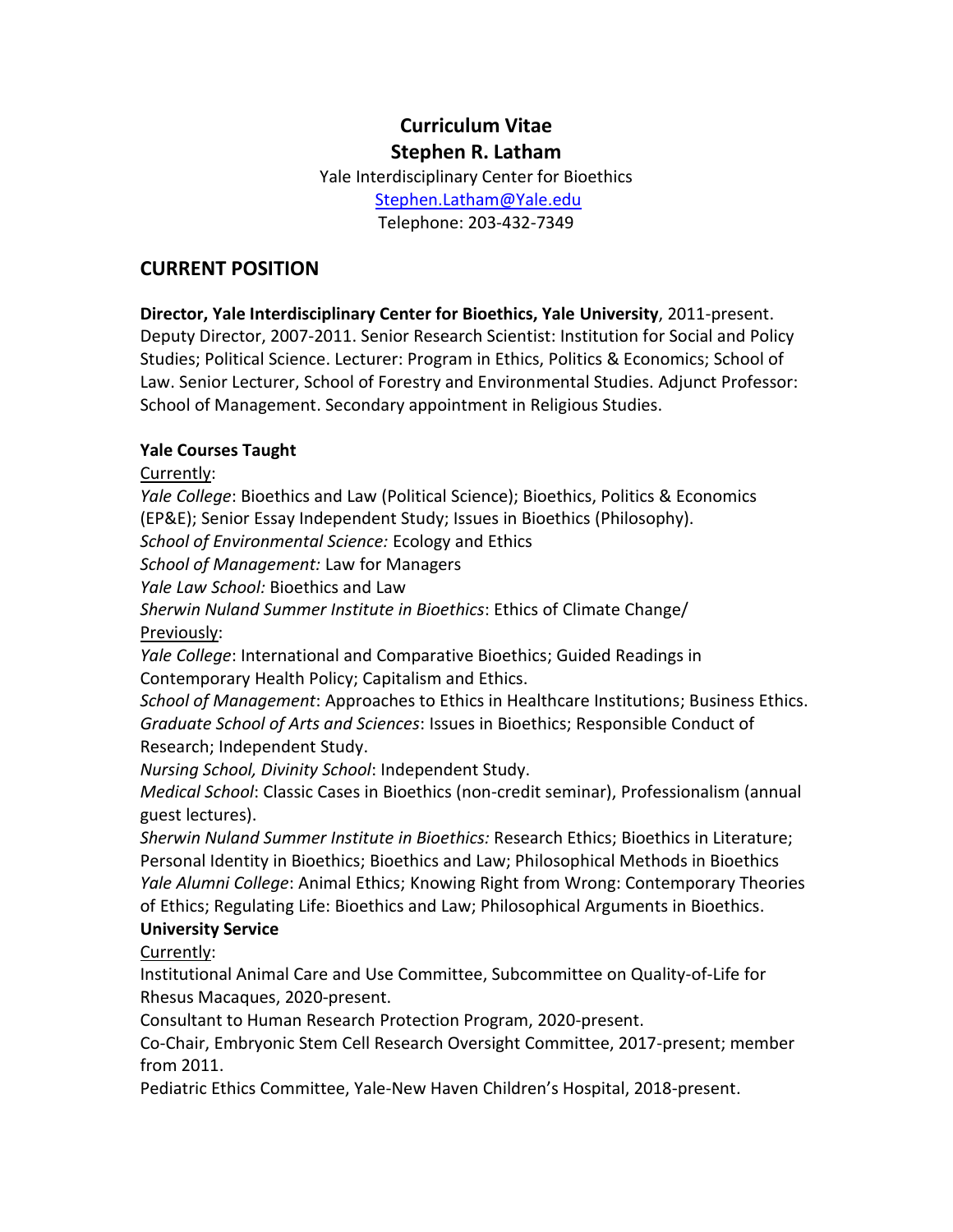Institutional Conflict of Interest Committee, 2016-present University-Wide Committee on Sexual Misconduct, 2013-present Quality-of-Life of Non-Human Primates Advisory Committee to Institutional Animal Care and Use Committee, 2020-present. Previously: *IRB activities*: Chair, Human Subjects Committee (social/behavioral IRB), 2013-20; member from 2009. Vice-chair, Human Investigations Committee 1 (medical IRB) 2018- 20. Alternate member, all 4 medical IRBs plus Compliance and Tissue IRBs, 2018-20. Chair, Human Investigations Committee 4 (medical IRB), 2018-19. Provost's Working Group on Academic Integrity (Responsible Conduct of Research), 2012-2015 Global Health Initiative Faculty Advisory Committee, 2012-2015 Human Investigations Committee Genome Subcommittee, 2013-2015 Advisor, Global Health Graduate Certificate Program, 2012-2015 Pediatric Ethics Committee, Yale-New Haven Children's Hospital, 2008-2014

## **EDUCATION**

**Ph.D.** (Jurisprudence and Social Policy) 1996, University of California at Berkeley **J.D.** *c.l.* 1985, Harvard Law School

**A.B.** *m.c.l.* (Social Studies) 1982, Harvard College

## **GRANTS, AWARDS AND FELLOWSHIPS**

- Co-Investigator, Yale Department of Surgery Development Award on patient attitudes towards split-liver transplantation (Ramesh Batra, PI), 2020-21.
- Co-PI, Administrative Supplemental Grant for Research on Bioethical Issues (supplement to NIMH grant on Technology for Functional Study of Cells and Circuits in Large Postmortem Brains Ex Vivo (PI Nenad Sestan, Yale Med). October 2019-August 2020. Forming national ethics committee to outline ethics issues related to future Brain Ex research in animal and human models.
- Advisory Group, British Arts and Humanities Research Council project on improving implementation of the Mental Capacity Act 2005 in England and Wales (PI Camillia Kong, Oxford). 2018-present.
- Humanities/Humanity Grant from Whitney Humanities Center, Yale University, to support BioXPhi: An International Conference on Experimental Bioethics and Medical Humanities, October 4/5, 2019.
- Whitney Humanities Center Fellow, Yale University, 2018-20.
- Investigator, NIDDK RO1 Grant (PI Perry Wilson, Yale Med) on Optimizing Electronic Alerts for Acute Kidney Injury (2018-23)
- Investigator, NIAAA R01 Grant (PI Trace Kershaw, CIRA) on Understanding Relapse and the Impact of Social Networks and Geographic Settings during Treatment for Alcohol-Related Problems. 2018-23.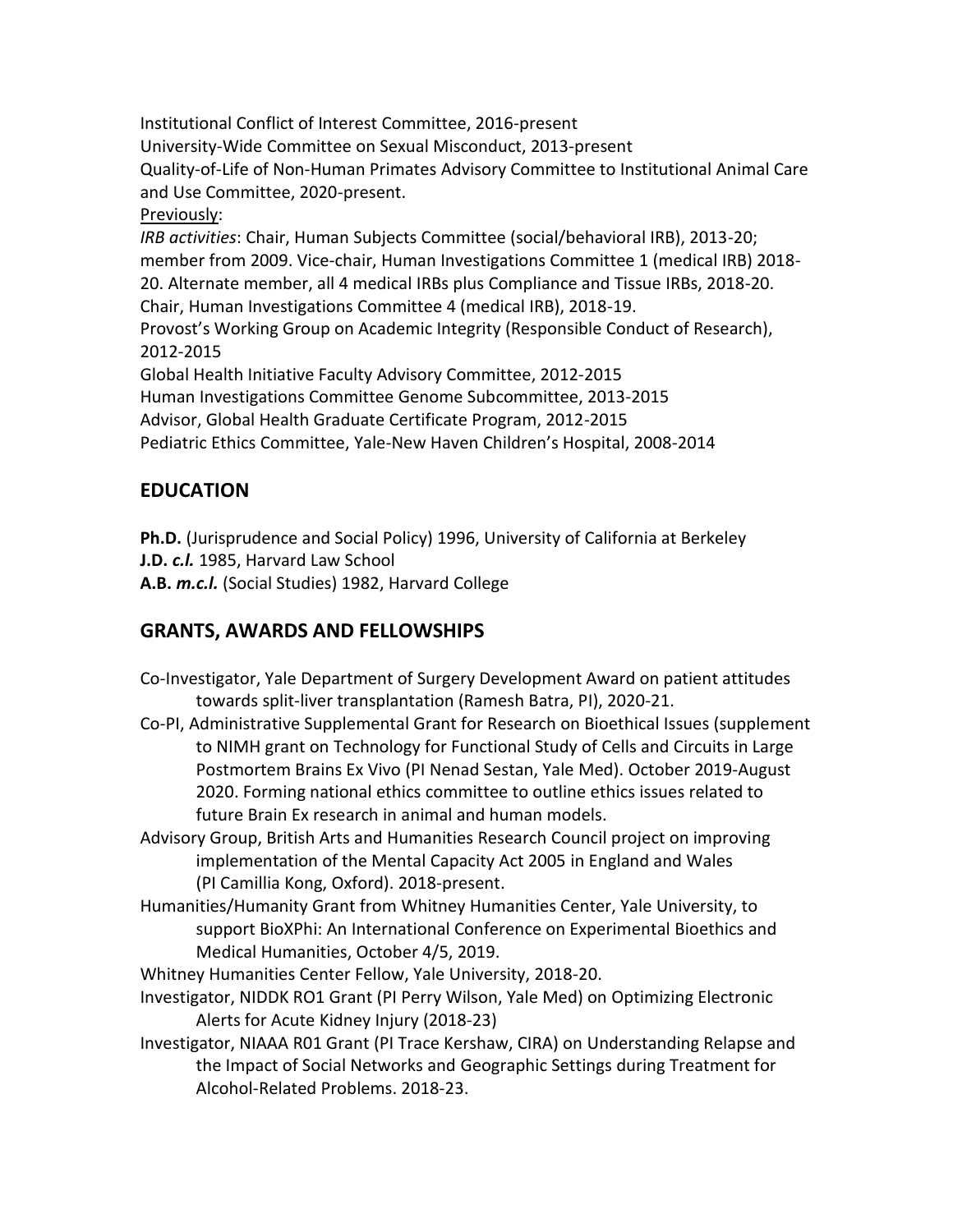Co-Investigator, NICHHD R01 grant (PI Trace Kershaw, CIRA) on Using Smart Phones to Understand the Link between Social and Geographical Context and HIV Risk among MSM. 2017-21.

Investigator, NIH/Fogarty International Center grant (PI Kaveh Khoshnood, EPH) to develop Masters in Bioethics program and Human Research Protection Program at Central South University, Changsha, Hunan province, China. 2018-2022.

- Principal Scientist, Development Core, Center for Interdisciplinary Research on AIDS (5-year NIMH grant). 2013-17.
- Project support from Spencer Foundation grant on Education and Genomics (PI Elena Grigorenko, Yale Child Study Center). 2016

New Haven Community Foundation, support for Animal Ethics events, 2013; 2015.

- Principal Investigator, Robert Wood Johnson Foundation Public Health Law Mapping Project, State Laws Criminalizing HIV Transmission, 2012.
- Support from Esther A. and Joseph Klingenstein Fund for participation in Hastings Center grant, "Ethics of Medical Research with Animals: Science, Values, and Alternatives," 2011-12.

Presidential Citation Award, American Society for Bioethics and Humanities, 2011. Support from Center for Humans and Nature for joint meetings on "Resilience in Public

Health" and "Ecological Political Economy," 2010, 2011

Distinguished Service Award, American Society for Bioethics and Humanities, 2010.

Co-PI, PepsiCo, Ethics of Nutritional Research on Human Subjects, 2008-10.

Research Fellow, Edinburgh University, Institute for Advanced Studies in the Humanities, 2005-06

Healthcare Compliance Certification Board award for furthering compliance profession, 2005

- Voted one of three "Commencement Hooding Professors" by Quinnipiac Law Students, 2003
- Graduate Fellow, Harvard Center on Ethics and the Professions, 1991-92

Graduate teaching awards: Harvard Committee on Undergraduate Education, 1991-92; U.C. Berkeley Legal Studies Dept., 1990-91.

Regents Fellow, University of California, 1988-89

### **PREVIOUS POSITIONS**

**Professor of Law; Director, Center for Health Law & Policy, Quinnipiac University**

**School of Law,** 2003-2007. Assoc. Prof., 2002-03; Ass't. Prof., 1999-2002. Co-founder, University Healthcare Compliance Certificate Program, 2005.

Creator and director of JD health-law concentration, 2001-05.

Director, LLM in Health Law, 2006-07.

Courses: Bioethics and Law; Lawyers' Professional Responsibility; Healthcare Business Transactions; Healthcare Antitrust; Administrative Law; Business Organizations; Symposium on the Supreme Court (co-taught); Judicial Clerkship Seminar (co-taught).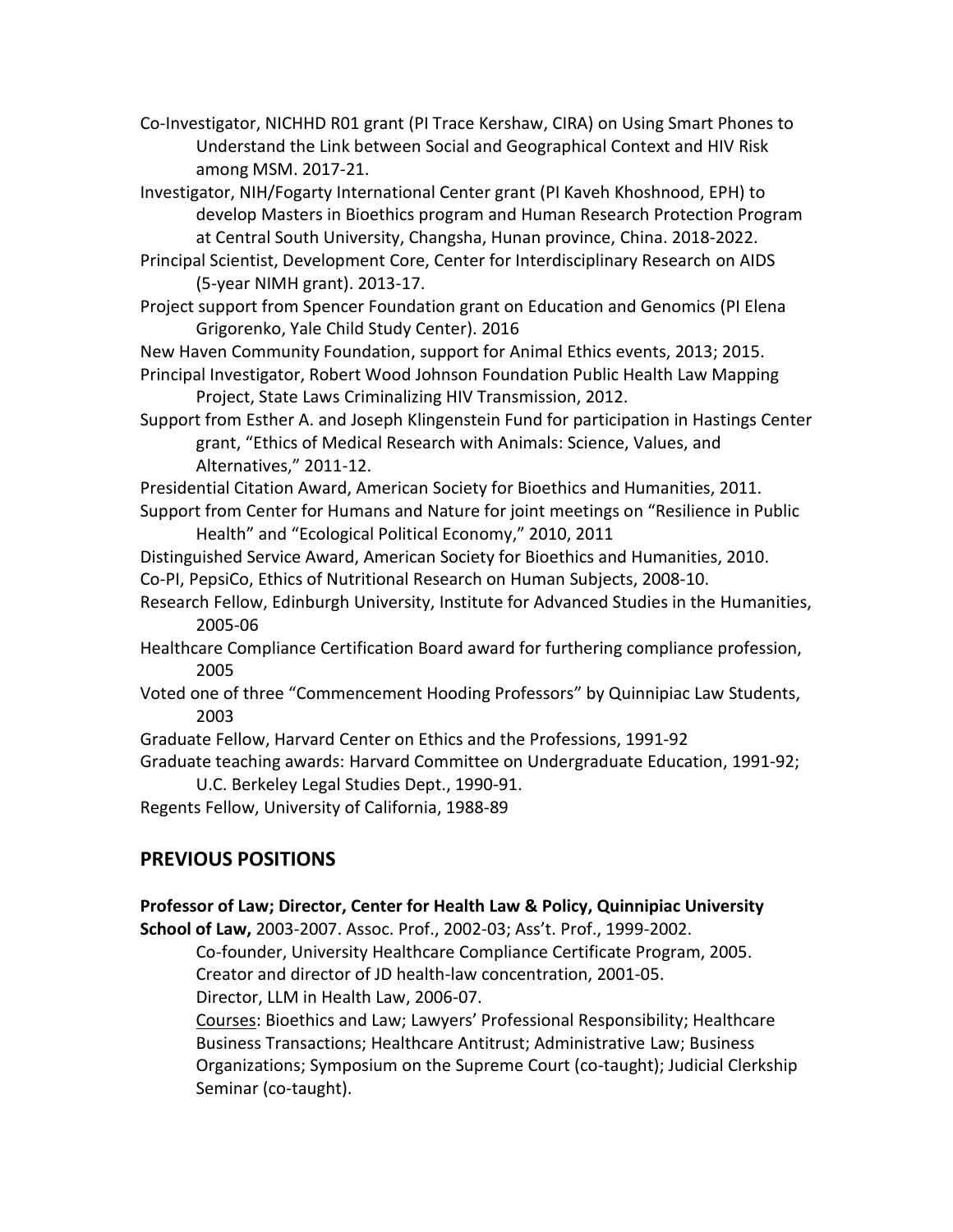**Visiting Assistant Professor in Ethics, Politics & Economics**, Yale College, 2002. Seminar on Classics of Ethics, Politics and Economics.

**Visiting Assistant Professor of Law**, Northwestern University School of Law, 1998-99. Health Law; Legal Ethics.

**Director of Ethics Standards**, American Medical Association, 1996-98. Secretary to AMA's Council on Ethical and Judicial Affairs, 1997-98.

#### **Additional (Adjunct) Courses Taught:**

- 2008: Yale School of Mgmt., Healthcare Executive MBA (Ethics in Healthcare)
- 2007: Yale College (Comparative Health Policy and Bioethics, co-taught)
- 1999-07: Yale School of Mgmt. (Business Ethics annually, Law for Managers twice)
- 1997: University of Chicago Law (Health Law, 2 semesters)
- 1996: U.C. Berkeley Law Boalt Hall (Health Law, Legal Ethics)
- 1995: U.C. Berkeley Law Boalt Hall (Legal Ethics)
- 1994: Brown University (Theories of Justice, Philosophy of Law)
- 1993: Brown University (Political Theory, Introduction to Ethics)
- 1992: Harvard Law (Legal Ethics); Brown University (Political Theory)
- 1991: U.C. Berkeley Law Boalt Hall (Legal Ethics)
- 1990: John F. Kennedy School of Law (Health Law)

### **Teaching Fellow/Graduate Student Instructor**

| 1991-93: Harvard University                                         |
|---------------------------------------------------------------------|
| Kennedy School: Responsibilities of Public Action (Arthur Applbaum) |
| College: Theories of Obligation (Judith Shklar)                     |
| Political Ethics (Dennis Thompson)                                  |
| $1088.01 \cdot 110$ Rarkalay                                        |

- 1988-91: U.C. Berkeley Boalt Hall School of Law: Health Law (Einer Elhauge) College: Law and Economics (Daniel Rubinfeld) Rhetoric of Law (Marianne Constable) Philosophy of Law (Philippe Nonet)
- 1982-85: Harvard College Justice (Michael Sandel), two semesters Political Theory (Harvey Mansfield), two semesters Criminal Law (Visiting Prof. John Kaplan)

#### **Administration and Advising, Harvard College**

- 1993-94: Assistant Senior Tutor (Fellowships), Kirkland House
- 1990-94: Resident Tutor (Social Studies), Kirkland House
- 1992-93: Assistant Dean, Harvard Summer School
- 1982-85: Freshman Proctor, Board of Freshman Advisors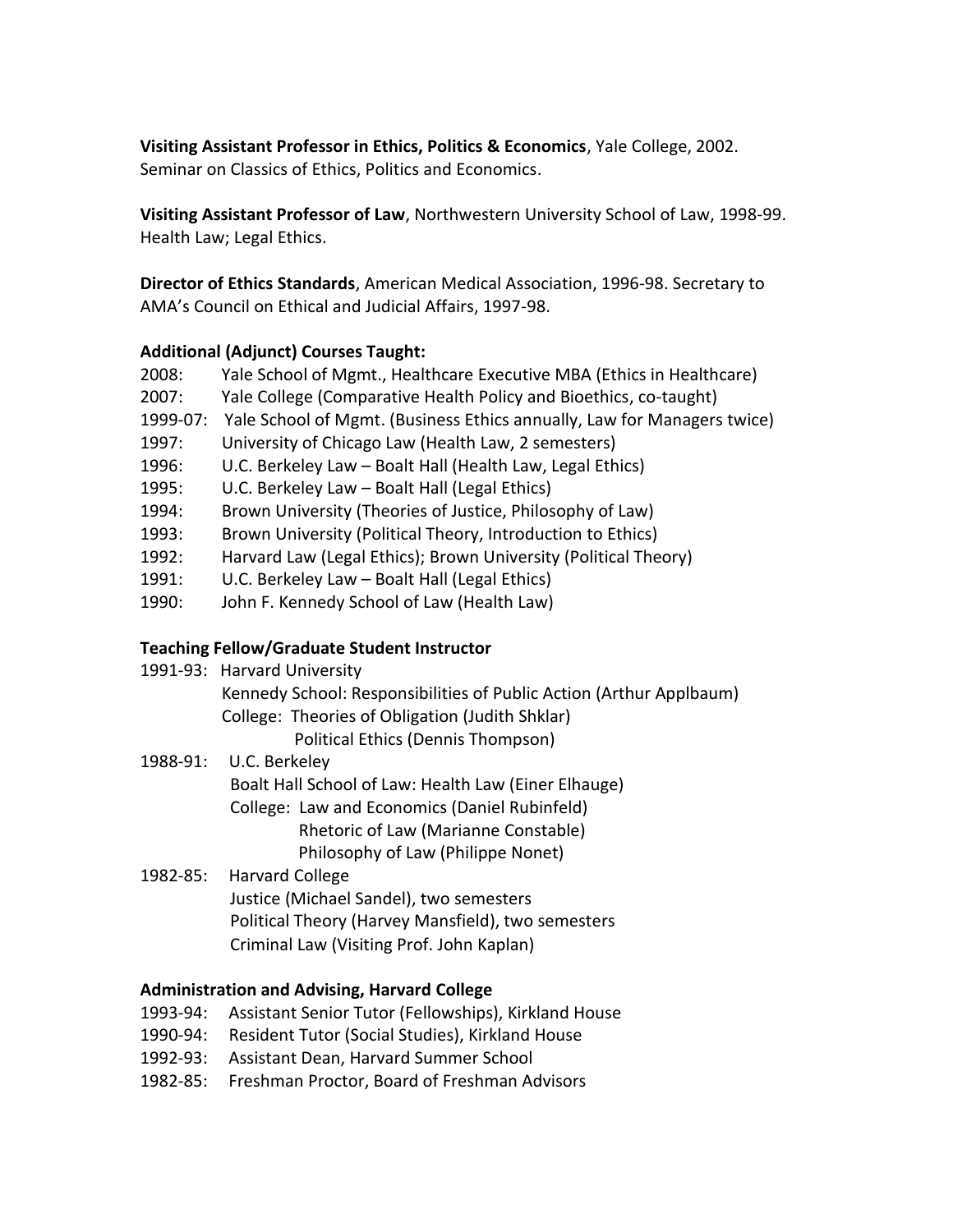**Part-time Associate Attorney in Health Law**, Latham & Watkins, San Francisco, 1994-96. Earlier work with same group, then at McCutchen, Doyle, Brown & Enersen, 1989-91.

**Associate Attorney in Litigation and Health Law**, Choate, Hall & Stewart, 1986-88. **Clerk, U.S. Court of Appeals, Boston & New York**, 1985-86.

Clerk to Hon. Charles E. Wyzanski, Jr., Senior District Judge then sitting by special designation in the  $1<sup>st</sup>$  and  $2<sup>nd</sup>$  Circuits.

### **PROFESSIONAL and RELATED PUBLIC SERVICE ACTIVITIES**

**Member, Pandemic Ethics Advisory Committee, Yale New Haven Health System.**  March 2020-present. Member of committee charged with developing pandemic triage and related policies. Member of smaller drafting committee that drafted the policies and various explanations of it for different audiences.

**Additional Pandemic-related service.** Consulted on triage policy with hospitals in Massachusetts and California. Consulted on ethical allocation of Personal Protective Equipment with a non-profit attempting to deliver donated PPE to hospitals.

**Member, Governing Board, Gujarat National Law University Bioethics Project.** 2020 present. Board member of this project designed to promote bioethics and health law discourse in India.

**Secretary, American Society for Bioethics and Humanities.** 2018-present. Board member-at-large, 2006-09. Elected by membership. Chair, task force on advertising, 2018-19. Member, ad-hoc committee charged with creating proposed Code of Ethics for clinical ethics consultation, 2007-08. Member, task force on publication, 2006-2009. ASBH liaison to Hastings Center Report, 2008-present. Member, standing committee on Clinical Ethics Consultation Affairs, 2009-2010. Editor, ASBH Reader, 2010-2012. Distinguished Service Award, 2010; Presidential Citation Award, 2011.

**Member, Academic Committee, Fellowships at Auschwitz for the Study of Professional Ethics.** 2016-present. Member of committee advising this academic program providing business, journalism, law, medical, and seminary students with a study trip to Germany and Poland, where historical examination of professionals' actions in Nazi Germany provides a backdrop for intensive examination of contemporary professional ethics.

#### **National Institutes for Health Activities.**

- Reviewer for PA-16-294 NIH Support for conferences and scientific meetings (R13), 2017.
- Member, NIH/NIAID working group on guidance for HIV phylogenetic research, 2018-19.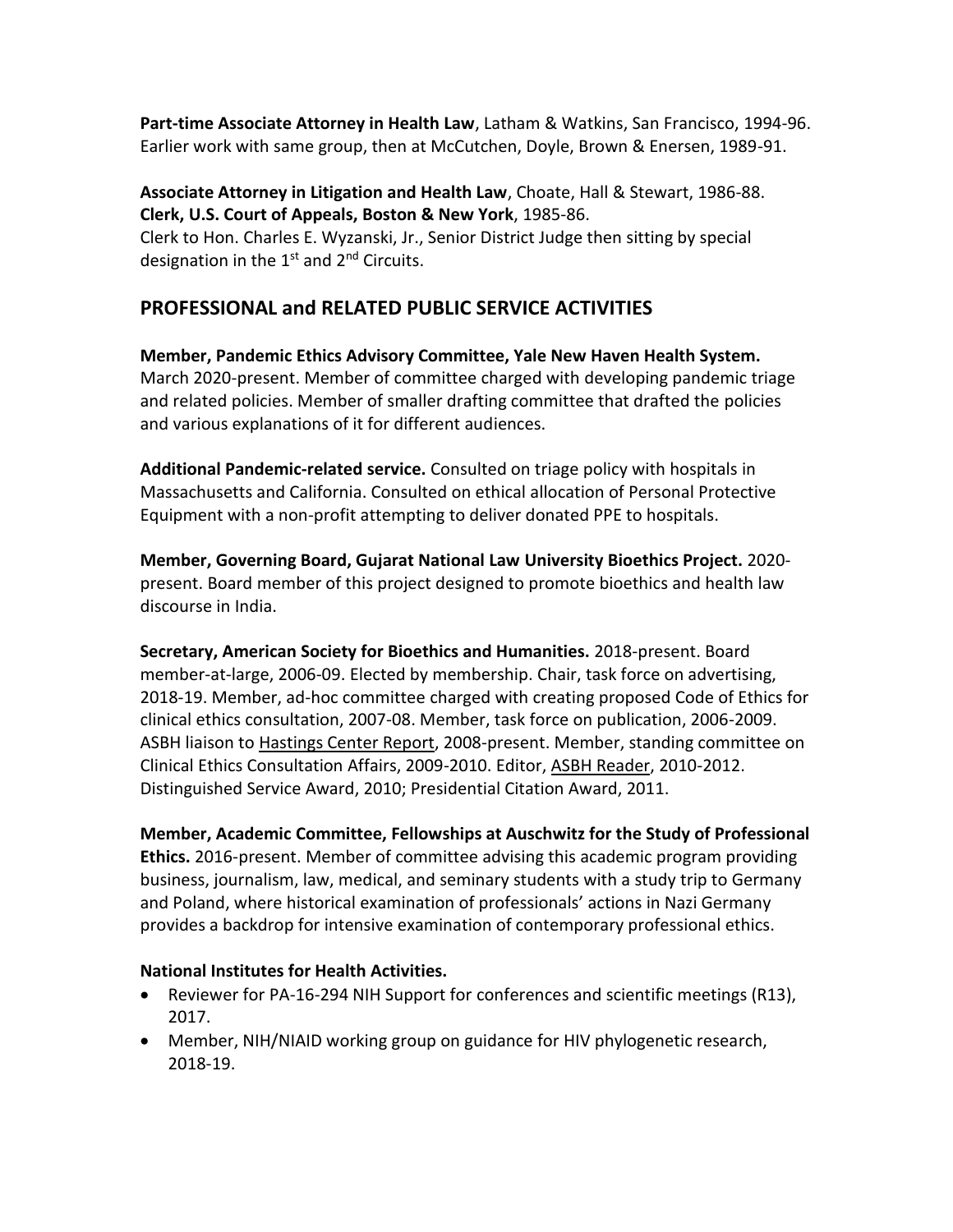• Ethics Member, Data and Safety Monitoring Board, for SIREN (Strategies to Innovate EmeRgENcy Care Clinical Trials Network), a clinical trials network jointly funded by NINDS, NHLBI and NCATS, 2019-present.

**Member, Medical Review Board, CT Department of Children and Families.** 2011 present. Member for biomedical ethics of this state board which reviews matters concerning the medical care of children in the custody of DCF.

**Member, MOLST Advisory Committee, CT Department of Public Health**, 2014-2018. Member of committee charged with framing pilot project for newly-legislated end-oflife-care program for Medical Orders on Life-Sustaining Treatment.

**Member, CT Statewide Advisory Group on Biobanking.** 2011-12. Advised state body on ethical, legal and social issues associated with proposed tissue bank.

**Member, Working Group on Criminalization of HIV Transmission and Exposure, Center for Interdisciplinary Research on AIDS.** 2010-2018. Legal research on criminalization of HIV status and effects of criminalization on public health.

**Eastern Region Co-Chair, Membership Committee, Association for Practical and Professional Ethics.** 2010-2011. Coordinated membership drive for this academic organization.

**Member, CT Advisory Committee on the Ethics of Medical Care during Pandemic Disease.** 2008-2011. Appointed by Commissioner of CT Dept. of Public Health. Member, Standards of Care Workgroup. Assisted in writing/editing "Standards of Care: Providing Health Care During a Prolonged Public Health Emergency," CT. Dept. of Public Health (Oct. 2010), a state whitepaper on adapting medical standards of care during prolonged public health emergencies such as pandemics; during public comment period on draft, gave presentations on whitepaper to public and professional groups. Also participated in project to identify health regulations that should be suspended during pandemic.

**Member, CT Stem Cell Research Advisory Committee**. 2006-2010. Appointed by Governor to statutory committee responsible for developing and overseeing the state's stem-cell research grants-in-aid program. Member, subcommittee on contracts; subcommittee on law and ethics; subcommittee on strategic planning. Chair, subcommittee on law and ethics, 2009-2010.

**Member, CT Dept. of Public Health Biobank Feasibility Expert Panel.** 2007. Drafted ethical, legal and social issues portion of a DPH proposal for a new state biobank to facilitate research on causes of premature birth.

**Vice Chair, Interest Group on Medical Research, Biotechnology and Clinical Ethics**  2002-04. Health Law Section, American Bar Association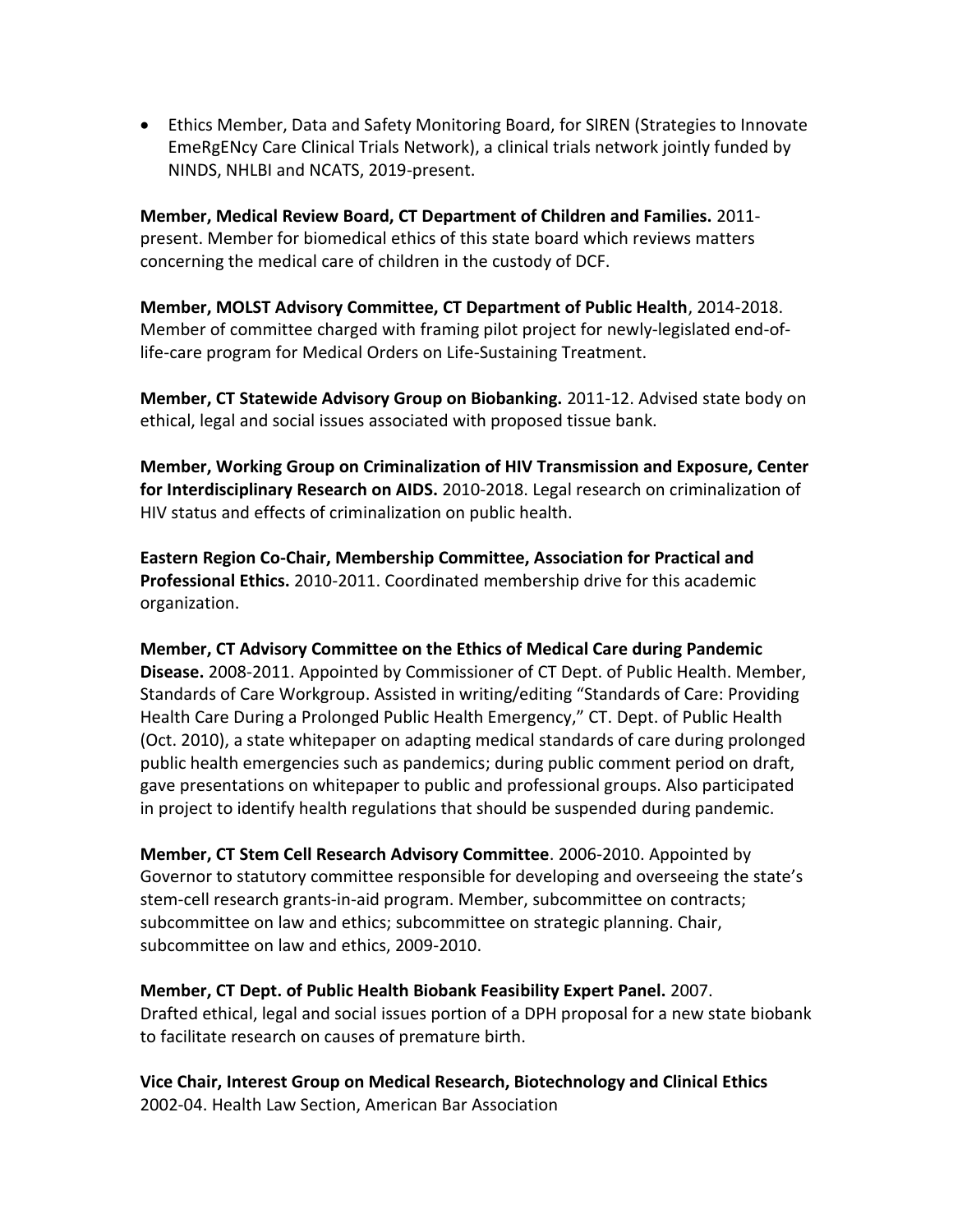**Member, Human Investigations Committee (IRB)** 2001-03, Yale Medical School

**Member, Business and Professional Entity Forms Study Committee, Connecticut Law Revision Commission** 2001. Studying which professions (or multidisciplinary combinations of professions) should be permitted to form "Professional Limited Liability Companies"

#### **Bar Association Ethics Committees**

Member, Ethics Committee of the State Bar of Connecticut, 2000-01 Member, Massachusetts Bar Association Ethics Committee, 1992-94

### **EDITORIAL ACTIVITIES**

#### **Editorships**

Health Care Analysis. Editorial Board, 2018-present. American Journal of Bioethics, Book Review Editor, (2005-10); Editorial Board (2005-10, 2018-present).

Current Stem Cell Reports, Section Editor for "Ethics in Stem/Progenitor Cell Therapeutics" section (2018-present).

Hastings Center Report, Contributing Editor, 2013-present.

Coordinator of "Politics and Policy" column in Hastings Center Report, 2008-2020. *Cambridge Online Dictionary of Bioethics*, Editorial Advisory Board (2008-2012) Yale Journal of Health Policy, Law and Ethics, Advisory Board (2008-present) American Journal of Law and Medicine, Editorial Board (2004-present)

#### **Peer Reviewer** (partial list)

American Journal of Bioethics; American Journal of Law and Medicine; American Society of Bioethics and the Humanities program committee; Bioethics; Cambridge University Press; Cambridge Quarterly of Healthcare Ethics; Developing World Bioethics; Harvard University Press; IRB: Ethics and Human Research; JAMA; Journal of Business Ethics Education; Journal of Clinical Ethics; Journal of Comparative Policy Analysis; Journal of General Internal Medicine; Journal of Health Policy, Politics and Law; Journal of Law, Medicine and Ethics; Journal of Medical Ethics; Journal of Science and Engineering Ethics; Medscape General Medicine; Palgrave Press; Philosophy, Ethics and Humanities in Medicine; Social Science & Medicine; Theoretical Medicine and Bioethics; University of Toronto Press; Wiley-Blackwell Press; WoltersKluwer Press; Yale Journal of Biology and Medicine; Yale Journal of Health Policy, Law and Ethics; Yale University Press.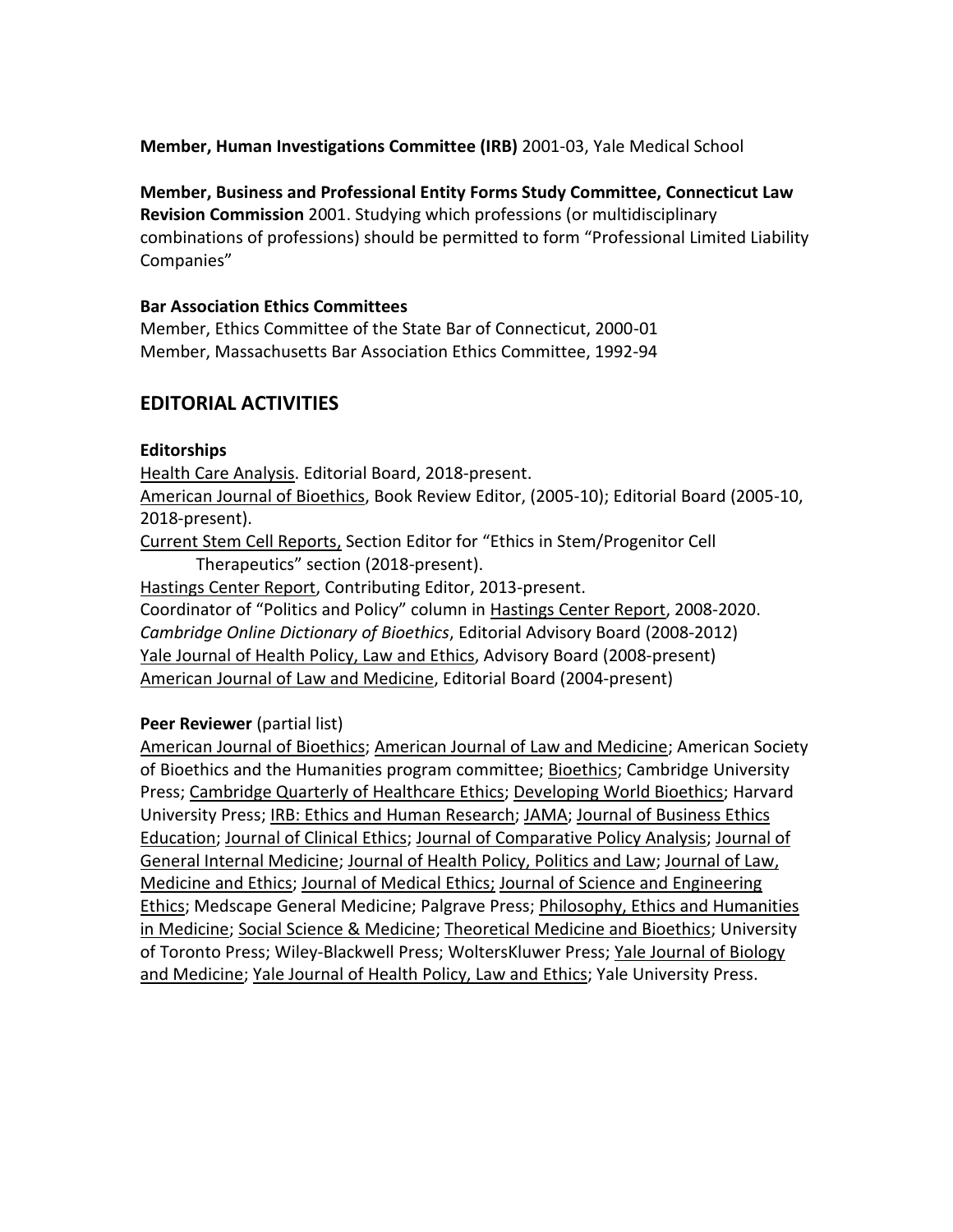### **OTHER ACTIVITIES**

#### **Academic Memberships**

American Society for Bioethics and the Humanities; Association for Practical and Professional Ethics; American Public Health Association; American Society for Law, Medicine and Ethics; International Association of Bioethics; Public Responsibility in Medicine and Research (PRIM&R).

**Bar Memberships.** Admitted to law practice in California and Massachusetts.

**Certified Mediator.** Quinnipiac/UConn 40-hour joint mediation training program, 2006.

#### **Community Service**

Board Member, Neighborhood Music School, 2014-Present. Board President, Eli Whitney Museum, Inc., New Haven, 2009-2014. Executive Committee, 2007-present; board member, 2004-present. Ordained Elder, First Presbyt. Church of New Haven, 2007. Session Member, 2007-2010. Board, Edgerton Park Conservancy, Inc., New Haven, 2004-2007

### **PUBLICATIONS**

### *BOOKS*

**Genetics, Ethics and Education.** S. Bouregy, E. Grigorenko, S.R. Latham and M. Tan, eds. (New York: Cambridge University Press, 2018).

**Encyclopedia of Bioethics (6 vols).** B. Jennings, *ed.-in-chief*, L. Eckenwiler, G. Kaebnick, B. Koenig, S. Krimsky, S.R. Latham, M. Mercurio, *associate eds*. (Macmillan Reference USA, 4<sup>th</sup> ed. 2014).

**Publishing Without Perishing.** S.R. Latham and A. Jost, eds. (American Society for Bioethics and Humanities,  $3<sup>rd</sup>$  ed. 2009). E-book available at [http://asbh.org/uploads/publications/PutWoutPerishFinal%20may2009.pdf.](http://asbh.org/uploads/publications/PutWoutPerishFinal%20may2009.pdf)

**The American Medical Ethics Revolution**, R. Baker, A. Caplan, L. Emanuel and S.R. Latham, *eds.* (Baltimore: Johns Hopkins University Press, 1999).

• Named by *Choice: Current Reviews for Academic Libraries* as an "Outstanding Academic Title of 2000."

**Code of Medical Ethics: Current Opinions with Annotations** (American Medical Association: 1998-99 edition); **Reports on End-of Life Care** (AMA: 1998); **Reports on Managed Care** (AMA: 1998), AMA Council on Ethical and Judicial Affairs (S.R. Latham, Council Secretary and Staff Co-Editor/Co-Author).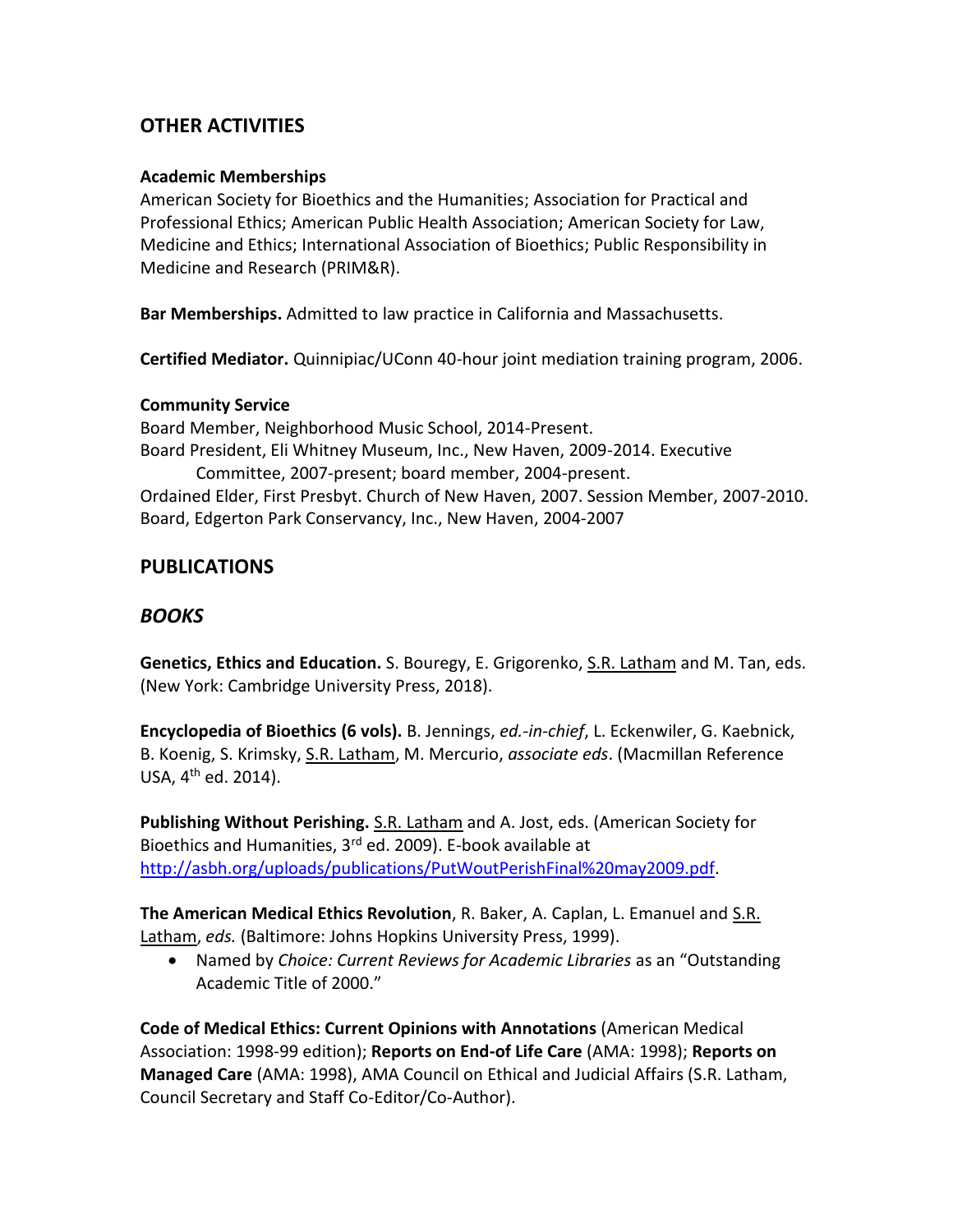### *ARTICLES*

**Electronic Health Record Alerts for Acute Kidney Injury: A Multi-Center Randomized Clinical Trial.** (F.P. Wilson, M.M. Martin, Y. Yamamoto, C. Partridge, E. Moreira, T. Arora, A. Biswas, H. Feldman, A.X. Garg, J.H. Greenberg, M.Hinchcliff, S.R. Latham, F. Li, H. Lin, S.G. Mansour, D.G. Moledina, P.M. Palevsky, C.R. Parikh, M. Simonov, J. Testani, U.Ugwuowo) Forthcoming in BMJ, 2020.

**Developing a Triage Protocol for the COVID-19 Pandemic.** American Journal of Bioethics (B. Tolchin, J. Kapo, E. Moritz, S.R. Latham, J.L. Herbst, M. Mercurio, M. Siegel, L. Ferrante, J. Hughes, K. Jubanyik, S. Hull, K. Kraschel) in press 2020.

**IVF: Competing Values and Goals.** CT Trial Lawyers Association FORUM pp. 12-15 (Summer 2020).

**Avoiding Ineffective End-of-Life Care: A Lesson from Triage?** 50 Hastings Center Report 3:XX-XX (July/Aug 2020).

**The United Kingdom Revisits its Surrogacy Law.** 49 Hastings Center Report 1:6-7 (Jan/Feb 2020).

**Addressing ethical challenges in US-based HIV phylogenetic research.** (L. Dawson, N. Benbow, F. Fletcher, S. Kassaye, A. Killelea. S.R. Latham, L. Lee, T. Leitner, S. Little, S. Mehta, O. Martinez, B. Minalga, A. Poon, S. Rennie, J. Sugarman, P. Sweeney, L. Torian, and J. Wertheim, on behalf of the NIH Working Group on Ethical Issues in HIV Phylogenetic Research), *forthcoming in* Journal of Infectious Disease (2020).

**On the Moral Bindingness of Advance Directives**, 29 Cambridge Quarterly of Healthcare Ethics 1:110-115 (Jan. 2020).

**Experimental philosophical bioethics.** (B.D. Earp, J. Demaree-Cotton, M. Dunn, V. Dranseika, J.A.C. Everett, A. Feltz, G. Geller, I.R. Hannikainen, L. Jansen, J. Knobe, J. Kolak, S.R. Latham, A. Lerner, J. May, M. Mercurio, E. Mihailov, D. Rodriguez-Arias, B. Rodriguez Lopez, J. Savulescu, M. Sheehan, N. St Rohminger, J. Sugarman, K. Tabb and K. Tobia), AJOB Empirical Bioethics (Dec. 2019).

**The Ethics of Testing and Research of Manufactured Organs on Brain Dead/Recently Deceased Subjects**. (B. Parent, L. Kimberly, B. Gelb, S.R. Latham, A. Caplan, A. Lewis), Journal of Medical Ethics (Sept. 28, 2019)

**Electronic Alerts for Acute Kidney Injury Amelioration (ELAIA-1): A Completely Electronic, Multi-Center, Randomized Controlled Trial: Design and Rationale.** (M.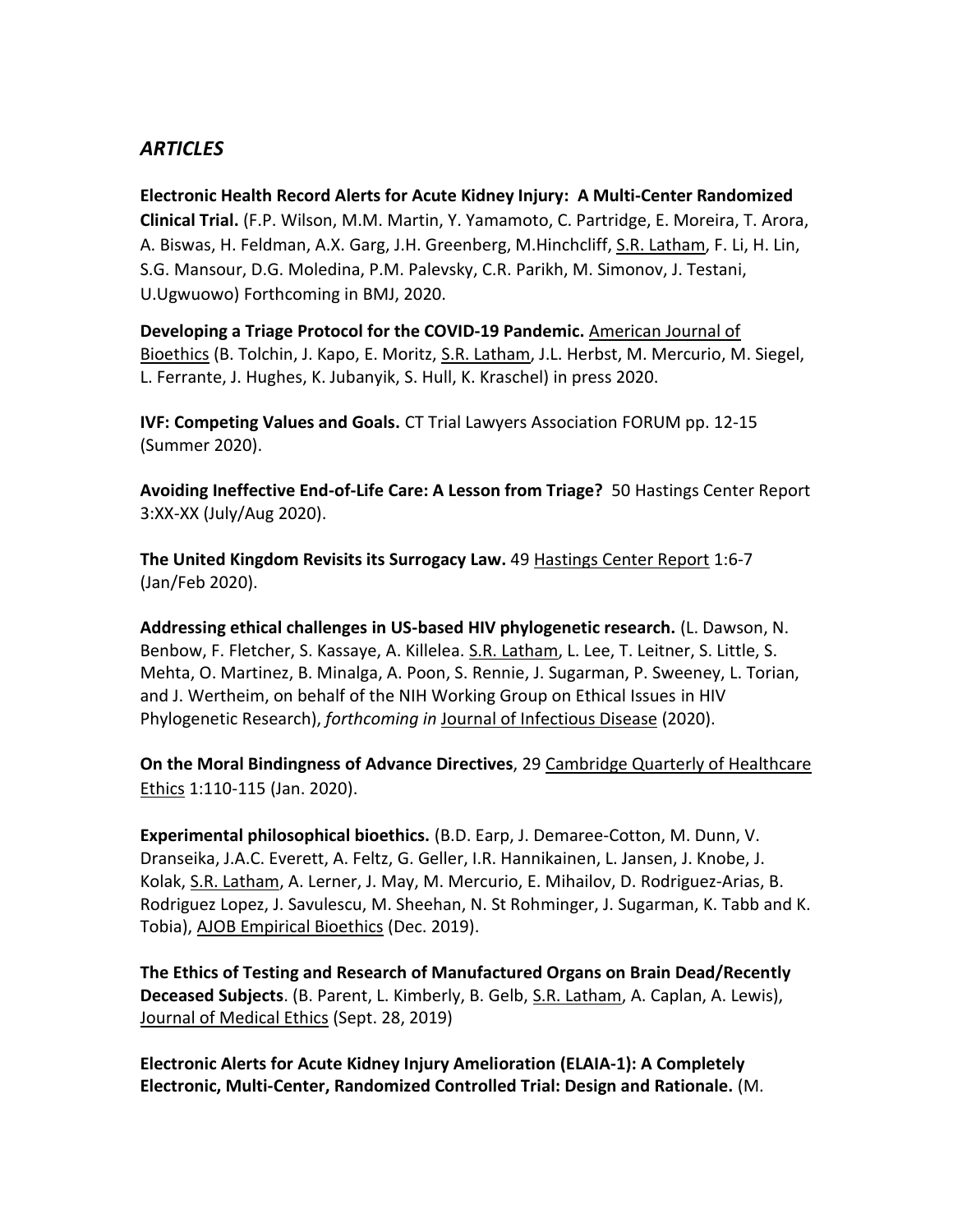Mutter, M. Martin, Y. Yamamoto, A. Biswas, B. Etropolski, H. Feldman, A. Garg, N. Gourlie, S.R. Latham, H. Lin, P. Palevsky, C. Parikh, E. Moreira, U. Ugwuowo, F.P. Wilson), 9 BMJ Open 5 (Jun 1, 2019).

**Restoration of brain circulation and cellular functions hours postmortem. (**Z. Vrselja, S.G. Daniele, J. Silbereis, F. Talpo, Y.M. Morozov, A.M. Sousa, B.S. Tanaka, M. Skarica, M. Pletikos, N. Kaur, Z.W. Zhuang, Z. Liu, R. Alkawadri, A.J. Sinusas, S.R. Latham, S.G. Waxman, N. Sestan) 568 Nature 336–43 (April 18, 2019).

**Work Requirements That Don't Work**, 48 Hastings Center Report 6:5-6 (Nov/Dec 2018).

**Human-Monkey Chimeras for Modeling Human Disease: Opportunities and Challenges** (A. De Los Angeles, I. Hyun, S.R. Latham, J.D. Elsworth and D.E. Redmond Jr.) 27 Stem Cells and Development 23 (December 1, 2018).

**Identification of Patients Expected to Benefit from Electronic Alerts for Acute Kidney Injury** (A. Biswas, C.R. Parikh, H.I. Feldman, A.X. Garg, S.R. Latham, H. Lin, P.M. Palevsky, U. Ugwuowo and F.P. Wilson), 13 Clinical Journal of the American Society of Nephrology 6:842-49 (June 7, 2018).

**Debating Medical Utility, Not Futility: Ethical Dilemmas in Treating Critically Ill People Who Use Injection Drugs** (S. Baldassarri, I. Lee, S.R. Latham and G. D'Onofrio), 46 Journal of Law, Medicine and Ethics 2:241-51 (June 2018).

**Trump's Abortion-Promoting Aid Policy**, 47 Hastings Center Report 4:7-8 (July/August 2017).

**On Essentiality and the World Health Organization's Model List of Essential Medicines**, (V.A. Marks, S.R. Latham and S.P. Kishore), 83 Annals of Global Health 3-4 (May-August 2017), pp. 637-40.

**Political Theory, Values and Public Health**, 9 Public Health Ethics 2:139-149 (2016).

**"Aid in Dying" in the Courts,** 45 Hastings Center Report 3:11-12 (May/June 2015). Subsequent exchange with K. Tucker, 45 Hastings Center Report 5:3-4 (Sept/Oct 2015).

**Time to Decriminalize HIV Status,** 43 Hastings Center Report 5:12-13 (Sept/Oct 2013). Subsequent exchange with T. Murphy, 44 Hastings Center Report 2:4-5 (March/April 2014).

**US Law and Animal Experimentation: A Critical Primer,** Animal Research Ethics: Evolving Views and Practices, 42 Hastings Center Report Special Report 6:S35-39 (Nov/Dec 2012).

**Whither the Affordable Care Act?** 42 Hastings Center Report 3:14-15 (May/June 2012).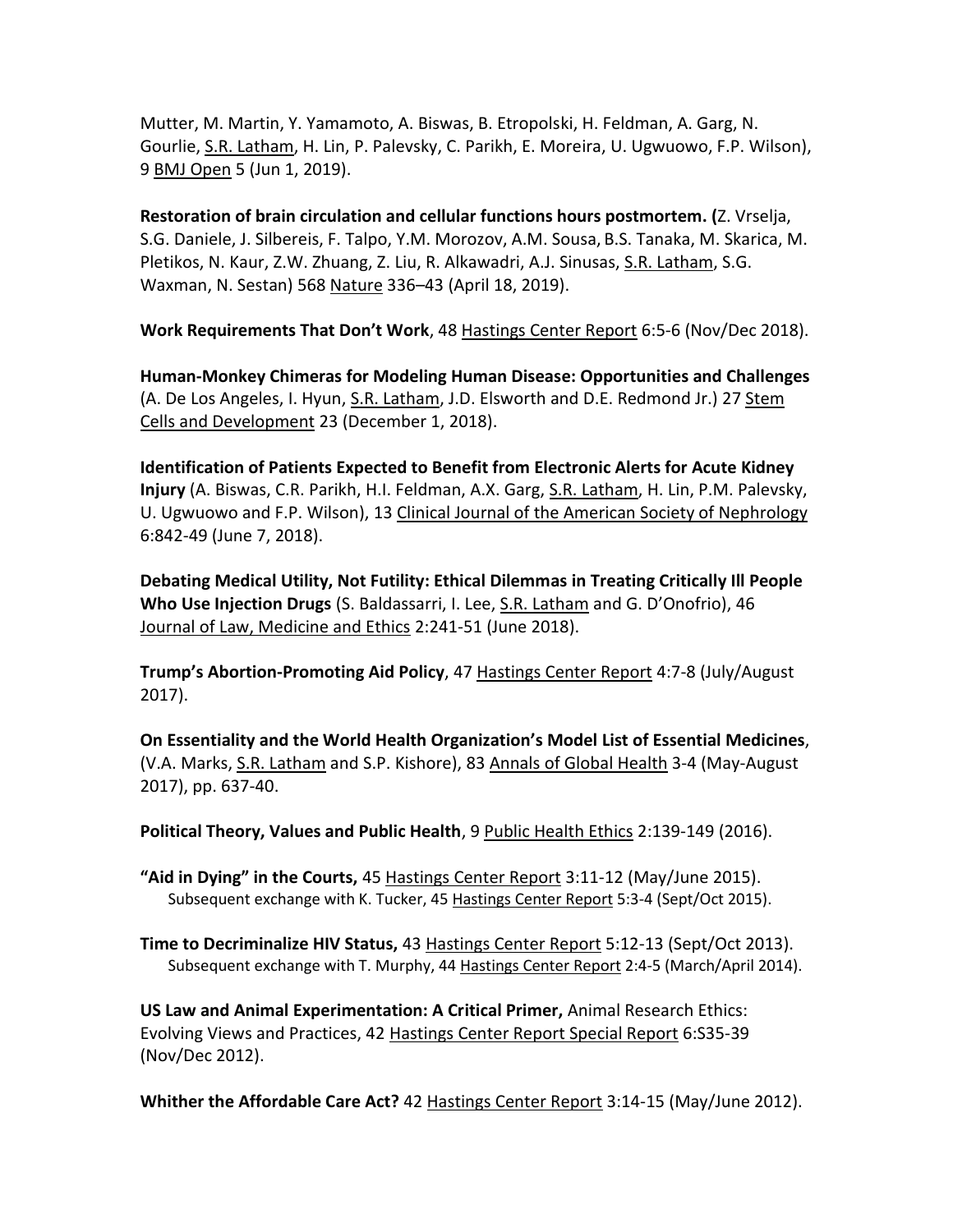**The "Real-Life" Death Panel, Reformed,** 41 Hastings Center Report 1 (inside back cover) (Jan/Feb 2011).

**Speaking Off-Label,** 40 Hastings Center Report 6:9-10 (Nov/Dec 2010).

**National Values, Institutions and Health Policies: What Do They Imply for Medicare Reform?** (T. Marmor, K. Okma and S.R. Latham), 12 J. of Comparative Policy Analysis 1- 2:179-196 (Feb/Apr. 2010).

--*Reprinted in* I. Geva-May, J. Muhleisen and B.G. Peters, eds., Classics of Comparative Policy Analysis (Routledge, 1<sup>st</sup> ed. 2019).

**Living Wills and Alzheimer's Disease**. 23 Quinnipiac Probate Law Journal 4:425-31 (2010).

*--Excerpted in* J. Dolgin and L. Shepherd, eds., Bioethics and the Law (New York: Aspen Publishers, 3rd ed. 2013).

**The New NIH Funding Guidelines for Stem-Cell Research**. (legal issues column) 17 Lahey Clinic Journal of Medical Ethics 1:4-7 (Winter 2010).

**Law between the Cultures: C. P. Snow's** *The Two Cultures* **and the Problem of Scientific Illiteracy in Law**. 32 Technology in Society 1:31-4 (Jan 2010).

**Too Few Physicians, or Too Many?** 40 Hastings Center Report 1:13-14 (Jan/Feb 2010). *--Fifth most-downloaded* Hastings Center Report article for 2010.

**Between Public Opinion and Public Policy: Human Embryonic Stem-Cell Research and Path-Dependency**. 37 Journal of Law, Medicine & Ethics 4:800-06. (Winter 2009).

**Ethics and "Caesarian Delivery on Maternal Demand"** (S.R. Latham and E. Norwitz). 33 Seminars in Perinatology 6:405-9 (2009).

**The Once and Future Debate on Human Embryonic Stem Cell Research**. In B. Sorrels and S. Owens, symposium eds., IX Yale Journal of Health Policy, Law and Ethics (Summer Supplemental Issue, 2009).

**Values, Institutions and Health Politics: Comparative Perspectives** (T. Marmor, K. Okma and S.R. Latham) 46 Kölner Zeitschrift für Soziologie und Sozialpsychologie 383-405 (2006).

**Expert Bioethics Testimony**, 33 Journal of Law Medicine and Ethics 242-7 (2005) (symposium on bioethicists as expert witnesses, B. Spielman and B. Rich, eds.).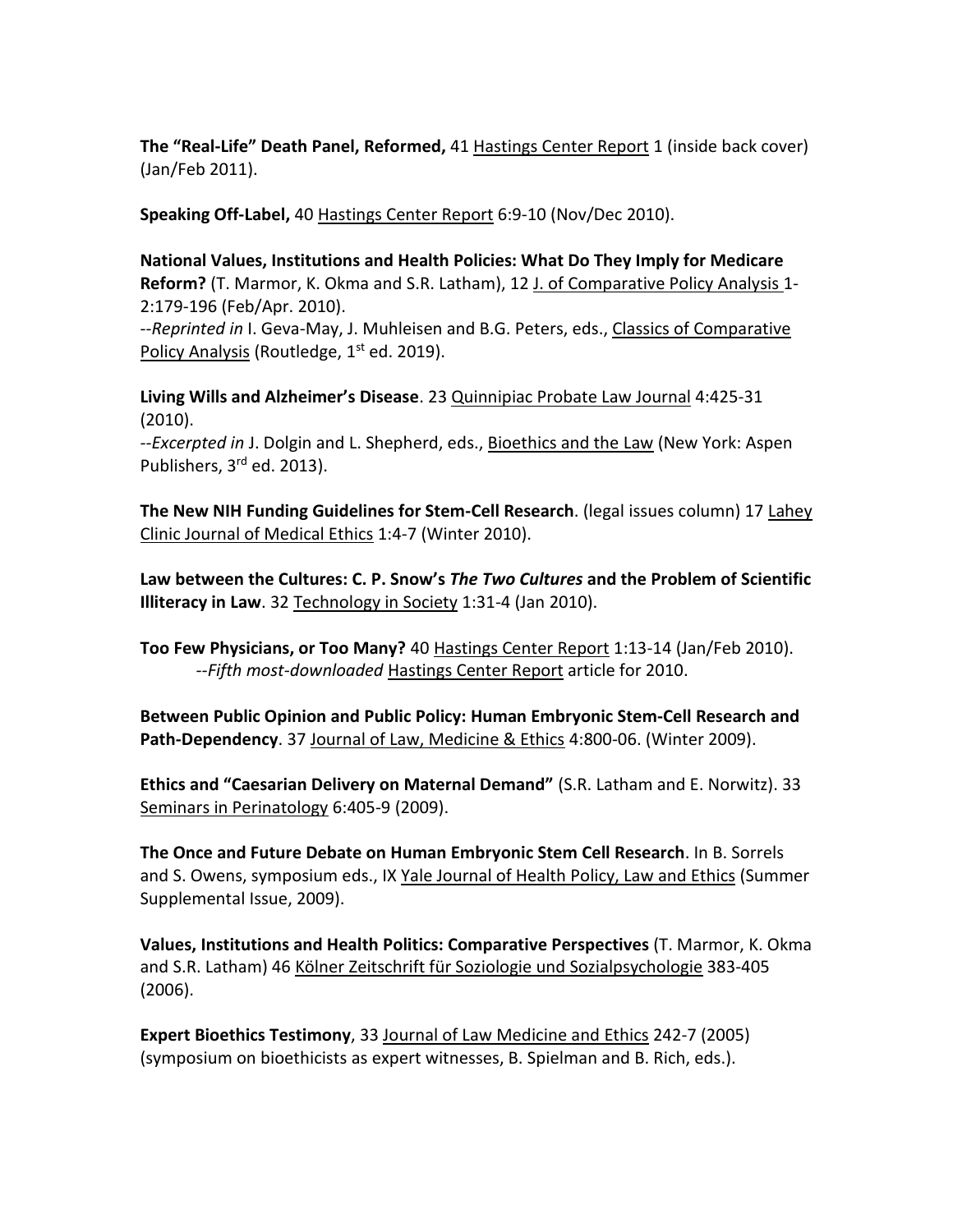**Ethics and the Marketing of Medical Services**, 71 Mt. Sinai Journal of Medicine 4:243-50 (2004).

**ADR for Health Care Organizations**, (H.N. Mazadoorian and S.R. Latham), ABA Dispute Resolution Magazine (Fall 2004).

**Pharmaceutical Costs: An Overview and Analysis of Legal and Policy Responses by the States**, 24 Journal of Legal Medicine 2:141-73 (2003).

**National Values, Institutions and Health Policies: What Do They Imply for Medicare Reform? / Quelles sont les implications des valeurs nationals, des institutions et des politiques de sante pour la reforme de l'assurance-sante?** (T. Marmor, K. Okma and S.R. Latham), Discussion Study No. 5, Romanow Commission on the Future of Healthcare in Canada, 2002.

*--Reprinted*, Canadian-American Public Policy, No. 51 (November 2002).

**Medical Professionalism: A Parsonian View**, 69 Mt. Sinai Journal of Medicine 6:363-69 (November 2002).

**System and Responsibility: Three Readings of the IOM Report on Medical Error**, 27 American Journal of Law & Medicine 2 & 3:163-179 (2001).

*--Selected by* American Iatrogenic Association Library as one of six "Major Reports on Medical Error," 2002.

**Richard Epstein on Healthcare**, 19 Quinnipiac Law Review 4:727-44 (2000) (symposium on the Works of Richard A. Epstein).

**Medical Professionalism in Society** (M. Wynia, S.R. Latham, A. Kao, J. Berg and L. Emanuel), 341 New England Journal of Medicine 21:1612 (1999). **Medical Professionalism in Society: Reply** 342 NEJM 17:1289-1290 (2000).

**Medical Futility in End-of-Life Care**, AMA Council on Ethical and Judicial Affairs (S. Latham, staff co-author), 281 JAMA 10:937-41 (March 10, 1999).

**The Ethics of Managed Care Financial Incentives to Limit Care: Some Thoughts for Specialists**, 26 Clinics in Plastic Surgery 1:115-121. (January 1999).

**Optimal use of orders not to intervene and advance directives.** AMA Council on Ethical and Judicial Affairs (S. Latham, staff co-author), 4 Psychology, Public Policy and Law 3:668-75 (Sept 1998).

**Sale of Non-Health-Related Goods in Physicians' Offices**, AMA Council on Ethical and Judicial Affairs (S. Latham, staff co-author), 280 JAMA 6:563 (August 12, 1998).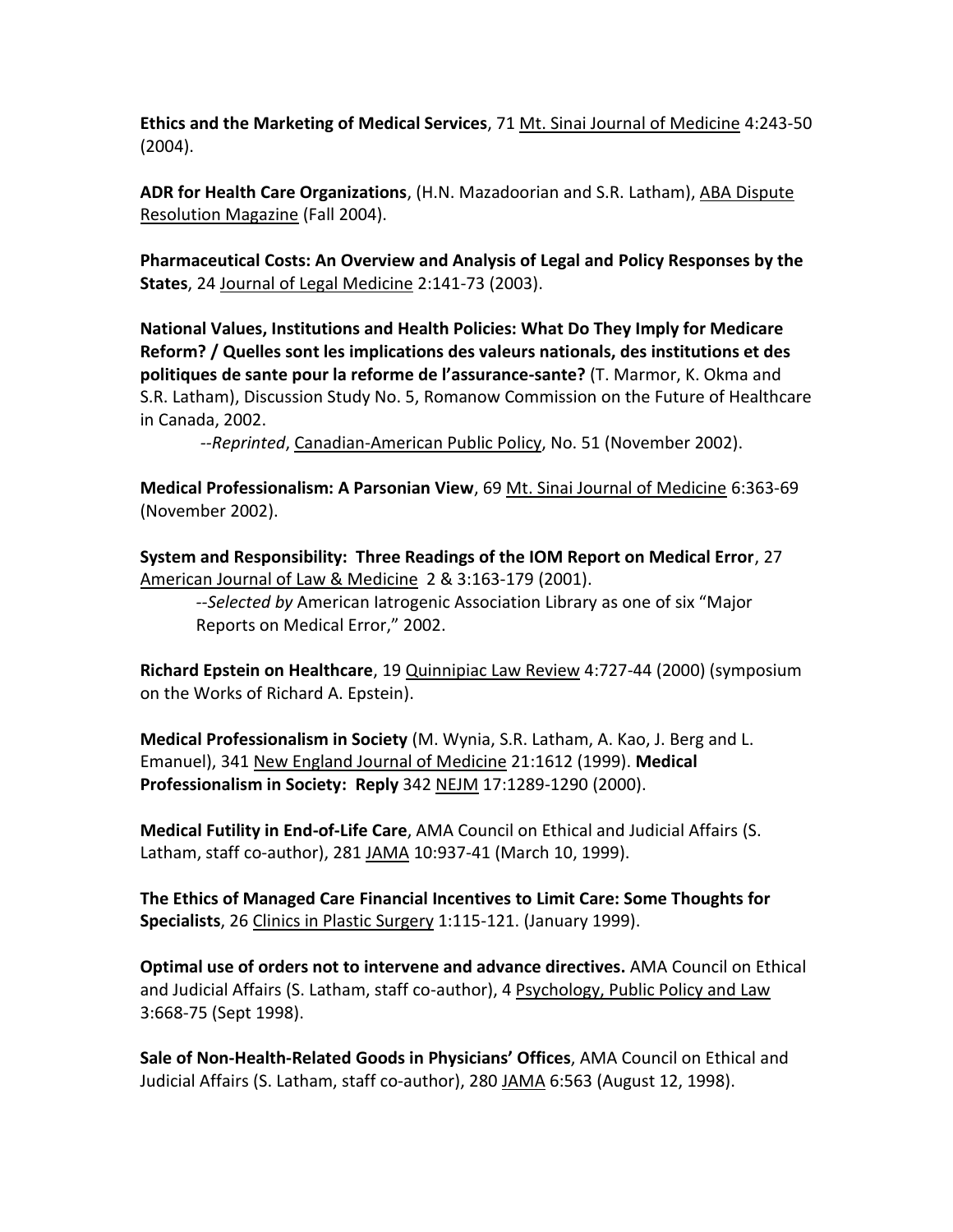**Multiplex Genetic Testing,** AMA Council on Ethical and Judicial Affairs (S. Latham, staff co-author), 28 Hastings Center Report 4:15-21 (Jul/Aug 1998).

**Managed Care Cost Containment Involving Prescription Drugs**, AMA Council on Ethical and Judicial Affairs (S. Latham, staff co-author), 53 Food & Drug L.J. 1:25-34 (1998).

**Subject Selection for Clinical Trials,** AMA Council on Ethical and Judicial Affairs (S. Latham, staff co-author), 20 IRB: Ethics & Human Research 2/3:12-15 (Mar/Jun 1998).

**Ethical issues in the patenting of medical procedures,** AMA Council on Ethical and Judicial Affairs (S. Latham, staff co-author), 53 Food & Drug L.J. 2:341-51 (January 1998).

**Covenants Not to Compete Are Unethical for Physicians in Training**, AMA Council on Ethical and Judicial Affairs (S. Latham, staff co-author), 278 JAMA 7:530an (August 20, 1997).

**Aquinas and Morphine: Notes on Double Effect at the End of Life**, I DePaul Journal of Health Care Law 3:625-44 (1997).

--*Reprinted*, R.O. Brooks and J.B. Murphy, eds., Philosophers and Law (Burlington, VT: Ashgate Publishing, *forthcoming* 2013).

**Crisis, Ethics and the American Medical Association; 1847 and 1997**, (R. Baker, A. Caplan, L. Emanuel and S.R. Latham), 278 JAMA 2:163 (July 9, 1997).

**Regulation of Managed Care Incentive Payments to Physicians**, XXII American Journal of Law and Medicine 4:399-432 (1996).

**Private Bar Involvement in the Development of Pro Bono Legal Services: The Massachusetts Experience**, (co-authored with Thomas Maffei), 73 Mass. L. Rev. 4, 153- 158 (December 1988).

## *DATASETS*

**State-law Criminalization of HIV exposure/transmission.** Co-authored with Julian Polaris. Law Atlas dataset funded by Public Health Law Mapping grant from Robert Wood Johnson Foundation, available at [http://legacy.lawatlas.org/query?dataset=hiv](http://legacy.lawatlas.org/query?dataset=hiv-criminalization-statutes)[criminalization-statutes.](http://legacy.lawatlas.org/query?dataset=hiv-criminalization-statutes)

### *BOOK CHAPTERS*

**Triage and Do Not Resuscitate Protocols for the COVID-19 and Beyond**, *forthcoming in* M. Boylan, ed., Ethical Public Health Policy within Contagious/Infectious Disease Pandemics (New York: Springer Publishing, 2021).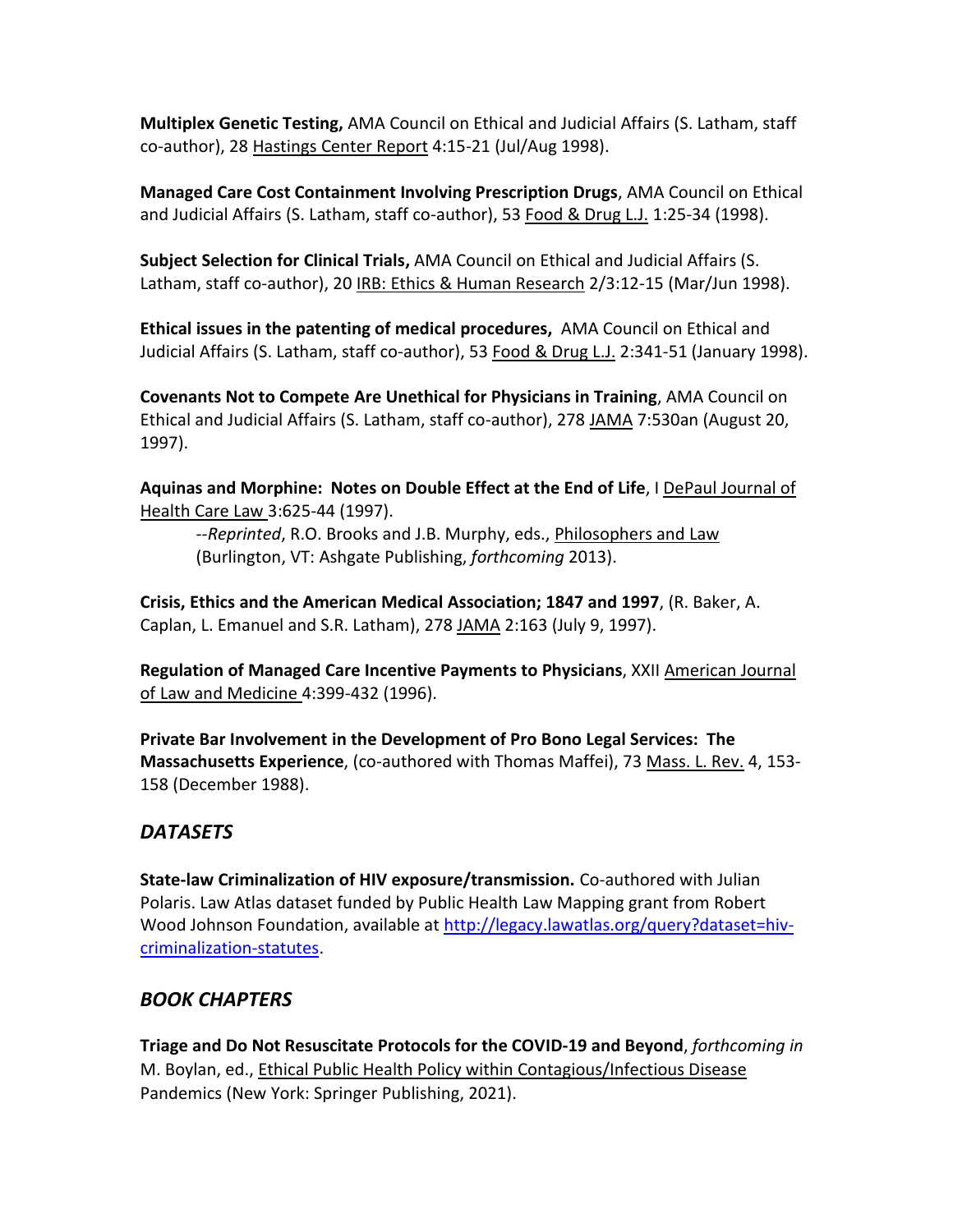**Healthcare Ethics Committees and the Law**, in D.M. Hester and T. Schonfeld, eds., Guidance for Healthcare Ethics Committees (New York: Cambridge University Press, 2012). *Revised edition*, forthcoming 2020.

**Introduction** (S. Bouregy, E. Grigorenko, S.R. Latham and M. Tan) and **Conclusion: How Might School Systems Use Genetic Data?** *in* Bouregy, Grigorenko, Latham and Tan, eds., The Cambridge Companion to Genetics and Education (Cambridge University Press, 2018).

**What Makes a Death "Good"?** *in L*. Dugdale, ed., Dying in the 21st Century (Cambridge, MA: MIT Press, 2015).

**On Some Difficulties for Any Theory of Global Health Justice,** *in* J. Coggon and S. Gola, eds., Global Health, Global Goods, and International Community (London: Bloomsbury Academic, 2013).

**Justice Of and Within Healthcare Finance**, *in* R. Rhodes, M. Battin and A. Silvers, eds., Medicine and Social Justice: Essays on the Distribution of Health Care (Oxford: Oxford University Press, 2d. ed. 2012).

**The Legal and Quasi-legal Regulation of Practitioners and Practice in the United States, 1607-2000**, (S.R. Latham and J.C. Mohr), *in* R. Baker and L. McCullough, eds., The Cambridge World History of Bioethics (New York: Cambridge University Press, 2009).

**Introduction: Reasons for Writing** and **Publishing in Law Reviews**, *in* A. Jost and S. Latham, eds., Publishing Without Perishing (American Society for Bioethics and Humanities, 3d ed. 2009).

**Obligations and Accountability in Public Health: State and Non-State Actors** *in* B. Page and D. Valone, eds., Philanthropic Foundations and the Globalization of Scientific Medicine and Public Health, 165-75 (Lanham, MD: University Press of America, 2007).

**Justice and the Financing of Health Care** *in* R. Rhodes, L. Francis and A. Silvers, eds., The Blackwell Guide to Medical Ethics, 341-53 (Blackwell Publishers, Blackwell Philosophy Guide Series, 2006).

**Conflicts of Interest in the Practice of Medicine**, *in* M. Davis and A. Stark, eds., Conflicts of Interest and the Professions, 279-301 (Oxford: Oxford University Press, 2001).

**Who Needs Physicians' Professional Ethics?** (S.R. Latham and L. Emanuel) *in* Baker, Caplan, Emanuel & Latham, eds., The American Medical Ethics Revolution, 192-203 (Baltimore: Johns Hopkins University Press, 1999).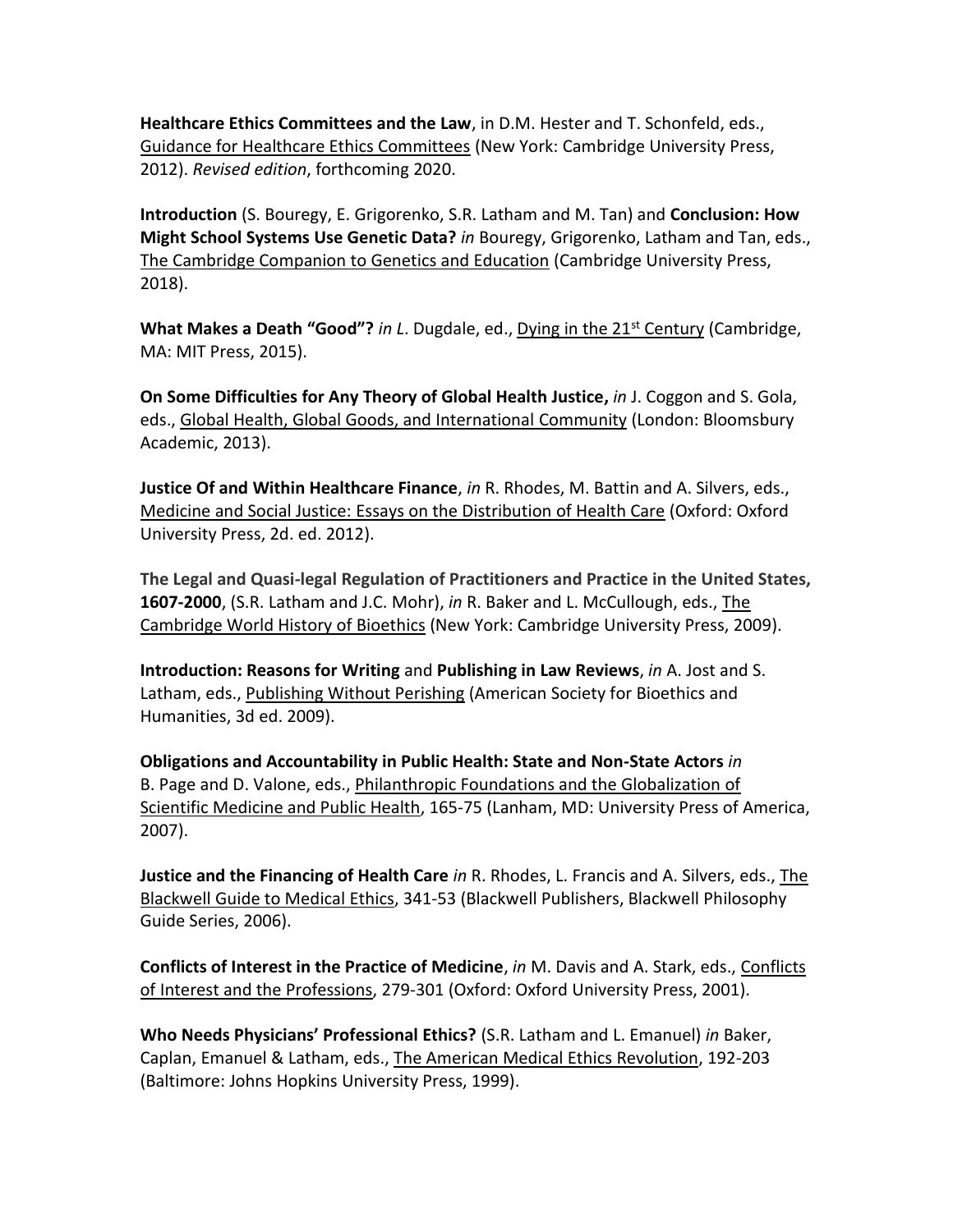**Technology-Induced Ethical Problems**, *in* Roderick W. Gilkey, ed., and the Center for Healthcare Leadership, Emory University School of Medicine, The 21<sup>st</sup> Century Health Care Leader, 250-57. (San Francisco: Jossey-Bass, Inc., 1998.)

### *COMMENTARIES, REVIEWS, POSTERS and OTHER SHORT PUBLICATIONS*

**Molecular HIV Surveillance and Public Health Ethics: Old Wine in New Bottles** (open peer commentary), L. Dawson L and S.R. Latham, American Journal of Bioethics, in press 2020**.** 

**Non-Human Germline Interventions** (open peer commentary), 20 American Journal of Bioethics 8:23-25 2020.

**Personal transformation and advance directives: an experimental bioethics approach** (open peer commentary), B.D. Earp, K.P. Tobia & S.R. Latham, 20 American Journal of Bioethics 8:72-75 (2020).

**From Interest to Applause to Despair** (open peer commentary), 18 American Journal of Bioethics 12:15-17 (2018).

**Asymmetrical Intuitions** (open peer commentary), 18 American Journal of Bioethics 11:54-55 (2018)

**A Note—and a Call—From the Weeds.** 48 Hastings Center Report 3 (May/June 2018), inside front cover.

**A Blog on Bioethics.** Personal (and highly occasional) blog on bioethics, [here.](http://ablogonbioethics.blogspot.com/)

**Responsibility for Collateral Harm** (open peer commentary), 17 American Journal of Bioethics 10:55-57 (October 2017).

**Lawrence Gostin's Enthusiastic Globalism** (book review of L. Gostin, Global Health Law). 46 Hastings Center Report 6 (Nov/Dec 2016).

**Moral Distress and Cooperation with Wrongdoing** (open peer commentary), 16 American Journal of Bioethics 12 (December 2016).

**Proceed With Caution: The NIH won't follow the U.K.'s lead on human genome editing, but others in the U.S. will** (Blog post). *US News and World Report* "Policy Dose" Blog, February 8, 2016. Available [here.](http://www.usnews.com/opinion/blogs/policy-dose/articles/2016-02-08/nih-wont-fund-human-embryo-gene-editing-but-others-will)

**Encyclopedia Entries** on Classical Political Economy, Price Fixing, Consumer and Producer Surplus, Marginal Revenue, and Sunset Laws, *in* Encyclopedia of Business Ethics and Society, ed. R. Kolb (London: SAGE Publications, 2d ed. 2017).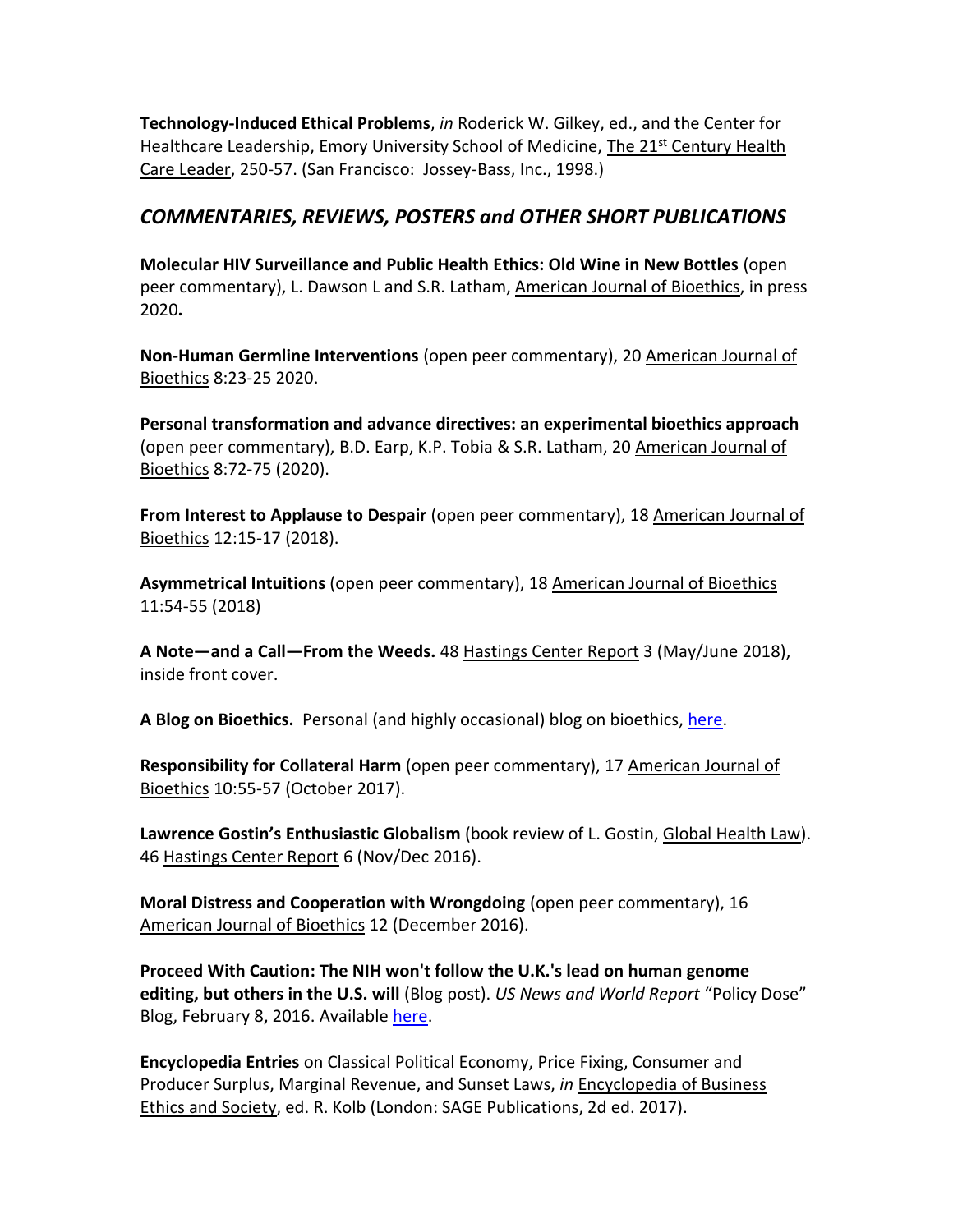**Approval Parties! Faculty Ad-Hoc Meetings for Exempt/Expedited Determinations** (B. Dionne, S.R. Latham, C. McDaniel and C. Montano), peer-reviewed poster session presented at Public Responsibility in Medicine and Research (PRIM&R) annual meeting, November 13, 2015, Boston, MA.

**On-Target with On-Site IRB Reviews and Approvals** (B. Dionne, S.R. Latham, C. McDaniel and C. Montano), peer-reviewed poster session presented at PRIM&R annual meeting, November 13, 2015, Boston, MA.

**The SUPPORT Study Case: Not Vindication** (Online commentary), The Hastings Center's *Bioethics Forum*, September 10, 2015. Available [here.](http://www.thehastingscenter.org/the-support-study-case-not-vindication/)

**Contributing Editor** of The Ethics of Suicide, M. Battin, ed., (Oxford Univ. Press, 2015) entries on "Increase Mather" and "Cotton Mather."

**Professionalization of Clinical Ethics Consultation: Defining (Down) the Code** (open peer commentary), 15 American Journal of Bioethics 5:54-56 (May 2015).

**Facilitated Discussion: Good and Good for You** (open peer commentary)**,** 15 American Journal of Bioethics 1, pp. 58-59 (January 2015).

**The Role and Reliability of Surgical Residents in Obtaining Informed Consent** (C. Thiessen, Q. Yang, J. Wang, S.R. Latham, and R. Gusberg) 186 Journal of Surgical Research 2:675 (February 2014).

**Encyclopedia entries** in Encyclopedia of Bioethics (Macmillan Reference USA, 4th ed. 2014) on "Animal Research: Law and Policy" and "[Human Subjects] Research Policy."

**Mark Rodwin, Conflicts of Interest and the Future of Medicine: The United States, France, and Japan** (book review), 11 American Journal of Bioethics 10, pp. 36-37 (October 2011).

**Standards of Care: Providing Health Care during a Prolonged Public Health Emergency.** State of CT Department of Public Health Whitepaper, jointly authored by Standards of Care Workgroup, CT Department of Public Health (S. Latham, workgroup member) (October 2010).

**Process, Privacy and PR** and **Recusal Without "Conflict of Interest"** (web-based IRB case commentaries) for Donaghue Foundation Grant on IRB Cases, Yale's Interdisciplinary Center on Bioethics, spring 2010.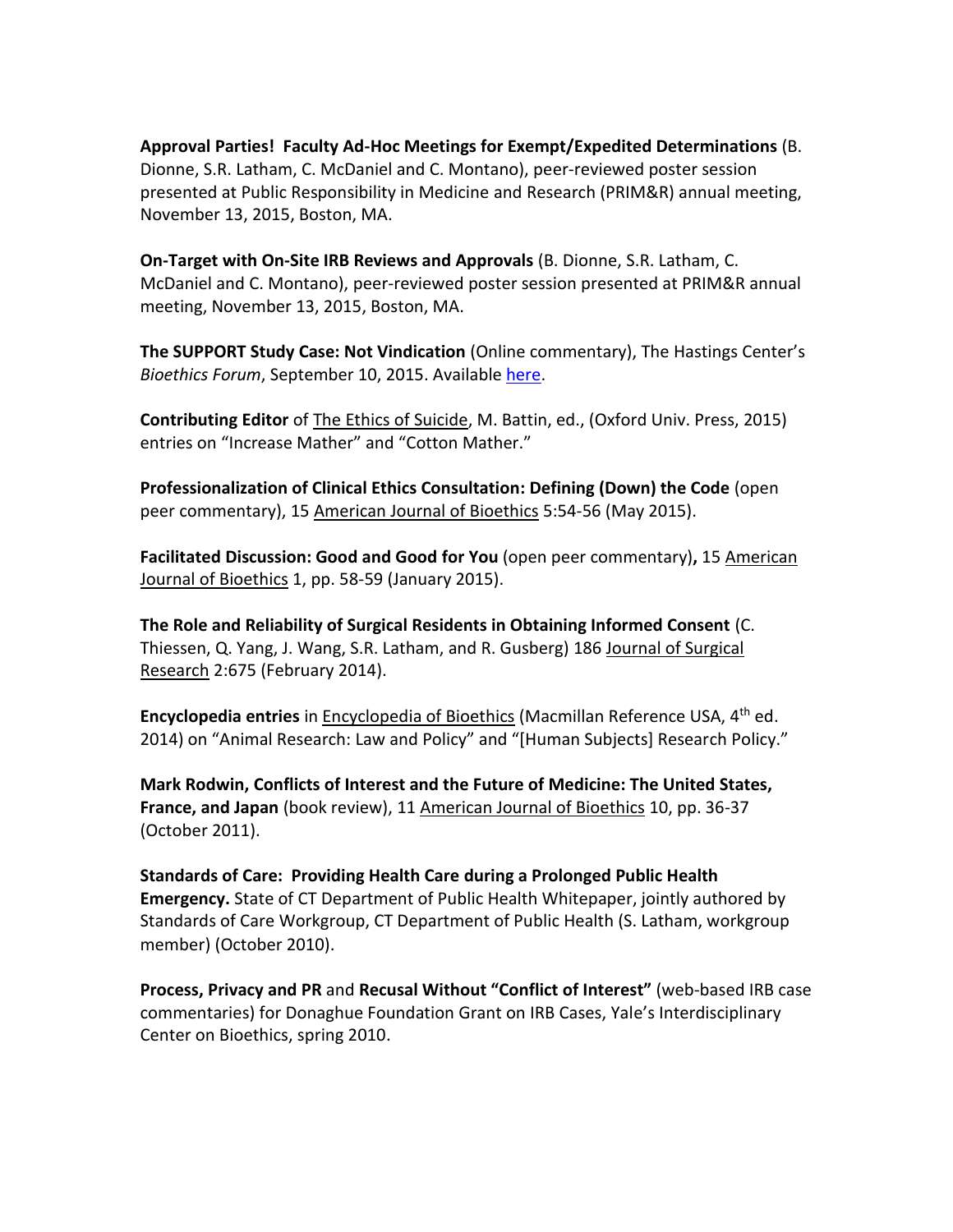**"Multiplicity" and Reproductive Cloning** (film commentary) *in* H. Colt, S. Quadrelli and L. Friedman, eds., *The Picture of Health: Medical Ethics and the Movies* (New York: Oxford University Press, 2011), pp. 358-61.

**Marketing to Patients** (case commentary) in J. Spandorfer, C. Pohl, S. Rattner & T. Nasca, eds., *Professionalism in Medicine: The Case-Based Guide for Medical Students.* (New York: Cambridge University Press, 2009).

**NIH Guidelines on Stem Cell Research: A Work in Progress?** (Online commentary). Hastings Center's Bioethics Forum, 5/13/2009. Available [here.](http://www.thehastingscenter.org/nih-draft-guidelines-on-stem-cell-research-a-work-in-progress/)

**The Octuplets: An Insurance Story**. (Online commentary). Hastings Center's *Bioethics Forum*, 2/13/2009. Available [here.](http://www.thehastingscenter.org/the-octuplets-an-insurance-story/)

**Wesley Smith, Secondhand Smoke** (website review), 9 *American Journal of Bioethics* 2, pp. 65-66 (February 2009).

**Encyclopedia Entries** on Classical Political Economy, Price Fixing, Consumer and Producer Surplus, Marginal Revenue, and Sunset Laws, in Encyclopedia of Business Ethics and Society, ed. R. Kolb (London: SAGE Publications, 2008) (This encyclopedia was named by *Choice* as one of the "outstanding academic titles" of 2008.)

**Feasibility Study for a Statewide Biobank to Study Preterm Births and Birth Defects.**  Report to the Commissioner of the CT Dept. of Public Health, jointly authored by the Biobank Feasibility Expert Panel (S. Latham, member) (2007).

**Kant Condemned All Suicide** (open peer commentary), 7 American Journal of Bioethics 6, pp. 49-51 (June 2007).

**Robert Veatch's Disrupted Dialogue** (book review), 7 American Journal of Bioethics 2, pp. 95-97 (February 2007).

**Some Limits of Decision Theory in Bioethics: Rights, Ends, Thick Concepts** (open peer commentary), 6 American Journal of Bioethics 3, pp. 56-58 (July 2006).

**Leigh Hafrey, The Story of Success: Five Steps to Mastering Ethics in Business** (book review), 3 Journal of Business Ethics Education (2006).

**The (Low) Life of Ethics Codes** (open peer commentary), 5 American Journal of Bioethics 5, pp. 46-48 (September 2005).

**Ethics and Politics** (open peer commentary), 2 American Journal of Bioethics 1, pp. 46- 47 (Winter 2002).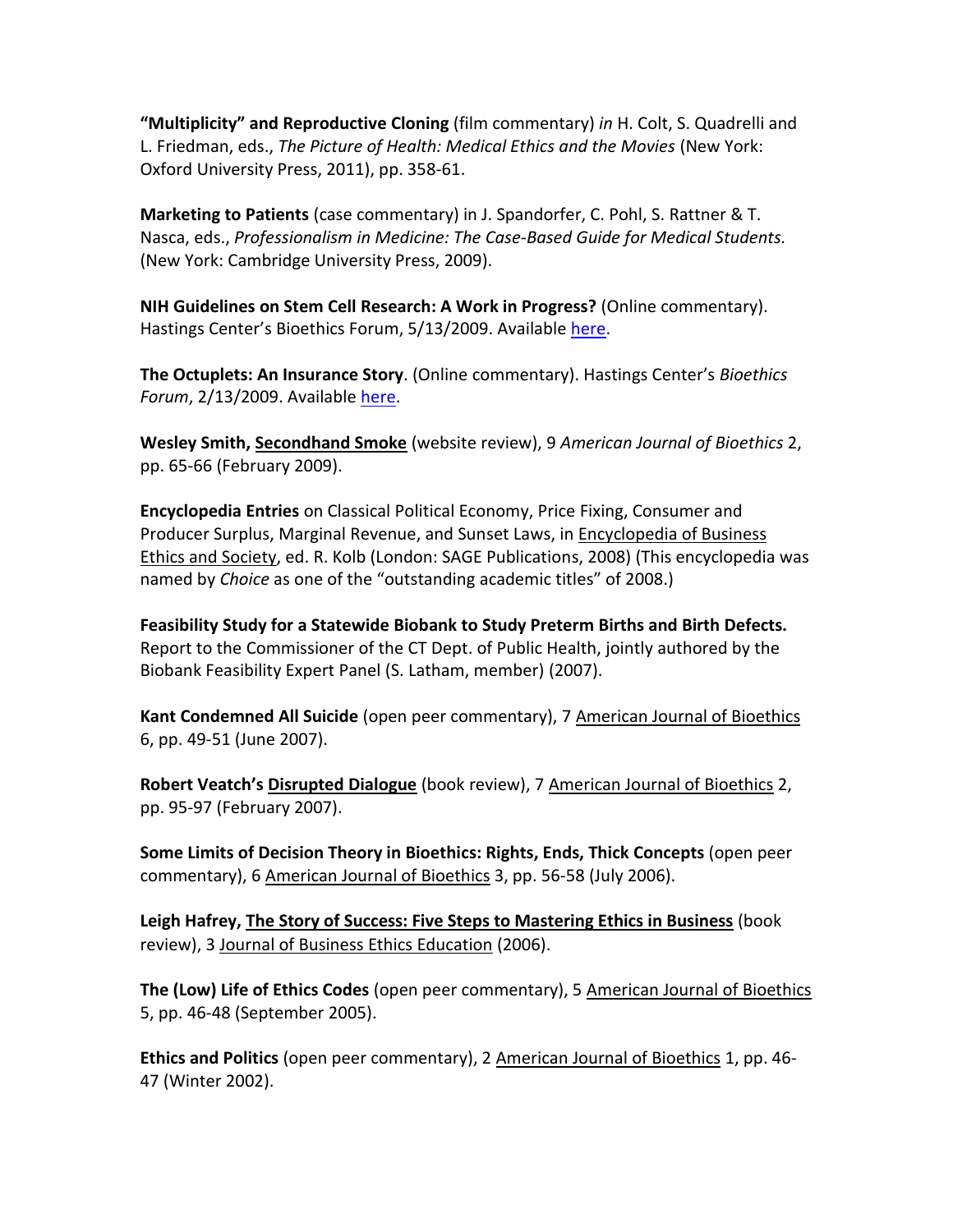**The Legal Brief: When Ethics Consultants Should Call the Lawyers**, ASBH Exchange, newsletter of American Society for Bioethics and Humanities, spring 2001.

**Medical Ethics** (panel discussion transcript), (A. Gertel, S.R. Latham, R. Mosely and M. Somerville), 13 American Medical Writers Association Journal 3:21-34 (September 1998).

**The Clone Age** (panel discussion transcript), (L. Andrews, A. Charo, M. Garfinkle, S.R. Latham and M. Rothstein), 83 American Bar Association Journal 68-72 (July 1997).

### **SELECTED RECENT TALKS**

**The Ethics of Re-opening during Pandemic.** Fellowship at Auschwitz for the Study of Professional Ethics (FASPE) online webinar. 06/09/20.

**Frankenswine and the suffering un-dead: a bioethical look at restoring function in post-mortem pig brains.** University of Pittsburgh Center for Bioethics and Health Law. 3/20/2020. Invited, event cancelled due to COVID-19.

**What is a "Beautiful Death," and Does Morality Demand One?** University of Kent, British Society of Aesthetics conference on Art, Aesthetics and Medical Health Humanities. 02/08/20

**Genetics and "Precision Education".** Columbia University Precision Medicine Initiative. 11/14/2019

**Protecting Patient Interests and Privacy in a Data-Hungry World.**  American Society of Nephrology "Kidney Week." Philadelphia, PA. 11/05/19.

**Yale Workshop on the Future of Electronic Health Record Data.** Invited participant. 6/19/19.

**Pig Lungs and Pig Brains.** Cambridge University Press International Bioethics Retreat, Reid Hall, Paris. 6/23/19.

**The Law of Agency and Professional Ethics.** Cambridge University Press International Bioethics Retreat, Reid Hall, Paris. 6/26/18.

**The Theory and Practice of Clinical Ethics Consultation (With Applications to Eyeballs).** Yale Eye Center Clinical Conference Series. 5/4/18.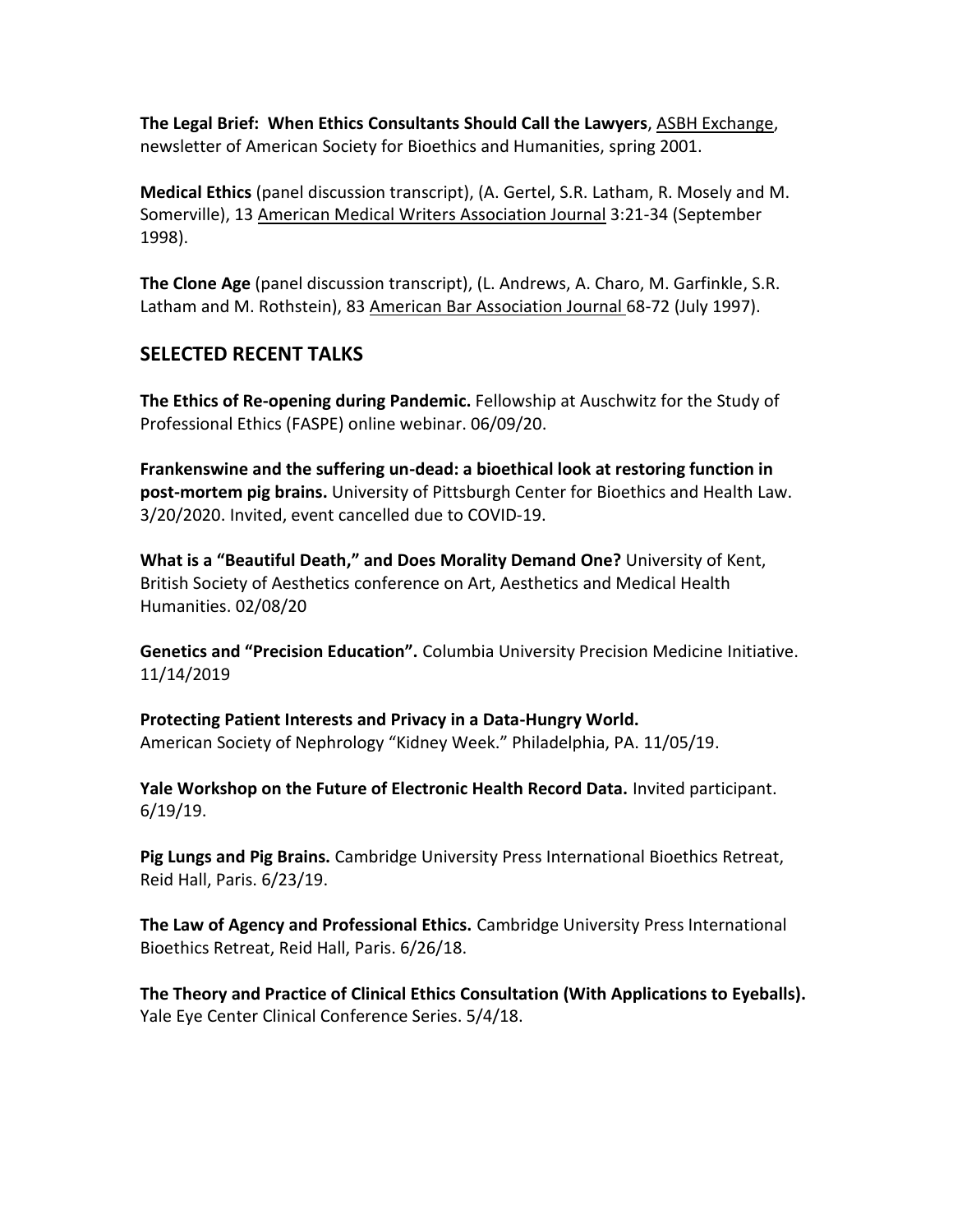**Proxies and "Legally Authorized Representatives".** OHRP/Harvard Catalyst Research Community Forum – Informed Consent, Content, Communications and Emerging Technologies. Harvard Medical School. 5/2/18.

**What is a Good Death?** Geriatric Grand Rounds, Yale Medical School Dept. of Internal Medicine. 4/3/18.

**Who has "Moral Authority"?** Cambridge University Press International Bioethics Retreat, Reid Hall, Paris. 6/24/17.

**Informed Consent to Trauma?** 1<sup>st</sup> Defense Medical Ethics Symposium, Walter Reed National Military Medical Center. 5/9/17.

**What is an "Essential Medicine?"** Cambridge University Press International Bioethics Retreat, Reid Hall, Paris. 6/25/16.

**Ethics in Community Engagement and Partnership in HIV-Related Research.** Webinar, Center for Interdisciplinary Research on AIDS, Yale University. January 21, 2016.

**Law, Ethics and Professionalism in Medicine.** Vermont Ethics Network, Fairlee, VT. 11/10/15

**Bioethics and Medical Humanities for Undergraduates.** Panelist, American Society for Bioethics and Humanities Annual Meeting, Houston, TX. 10/9/15.

**Defective Altruism: Singer on Earning to Give.** Cambridge University Press International Bioethics Retreat, Reid Hall, Paris. 6/24/15.

**Ethical Considerations Using Geolocation and Social Media Technology for HIV Prevention/Research.** Live Webinar. Center for Interdisciplinary Research on AIDS, Yale University, 4/1/15.

**The Paradox of "Humane" Execution: The Future of Lethal Injection.** Panel presentation. Schell Center for International Human Rights at Yale Law School. 3/31/15.

**Ethics of Neonatology Symposium.** Commentator. Yale Club of New York. 12/5/15.

**Justice in Gostin's Global Health Law,** University of Birmingham, UK, conference on Global Health Law, 11/22/14.

**Precedent Autonomy and the "Happy Demented" Alzheimer's Patient,** Faculty Seminar, University of Birmingham, UK, School of Law. 11/24/14.